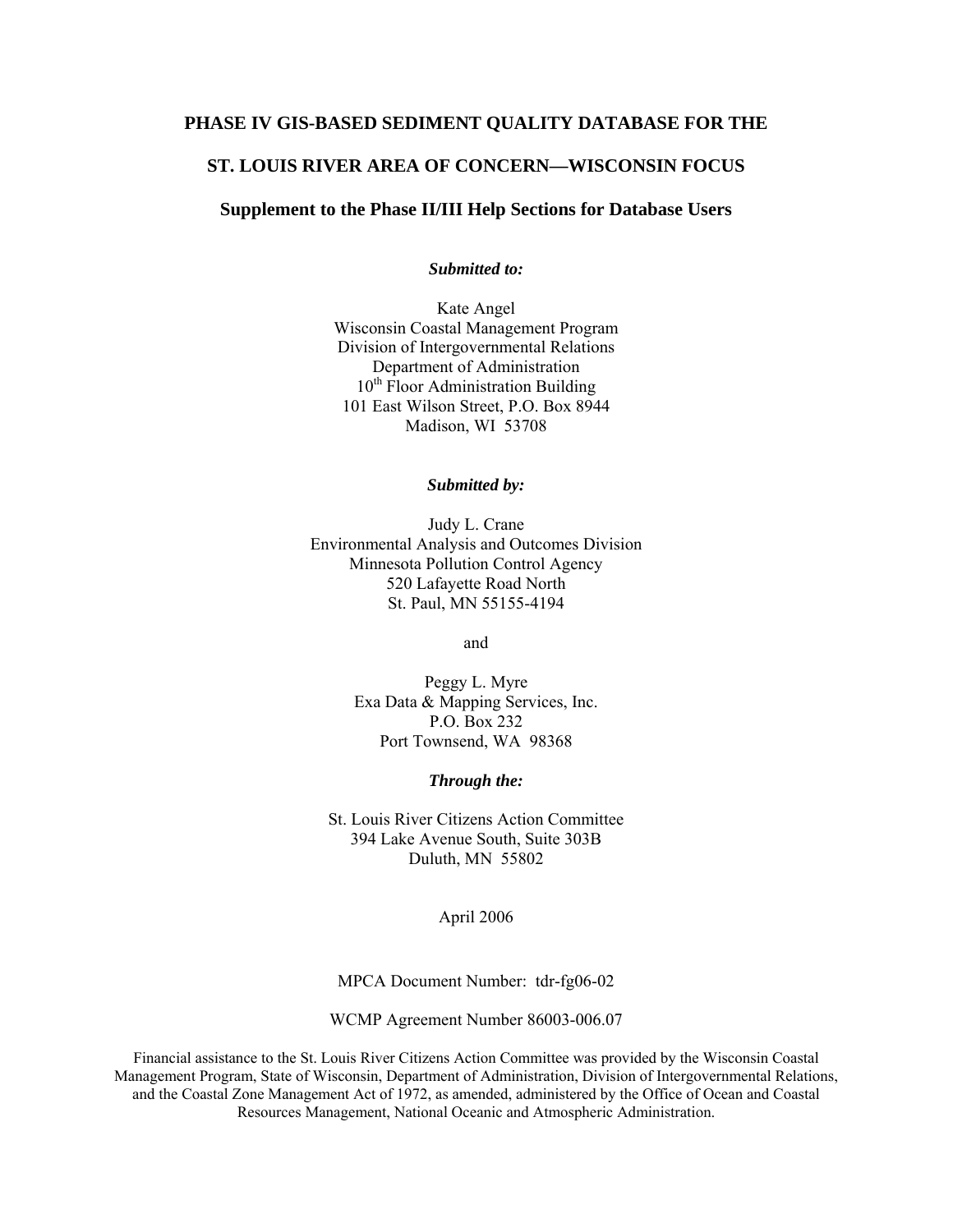# **FORWARD**

The Phase IV geographic information system (GIS)-based sediment quality database for the St. Louis River Area of Concern (AOC)—Wisconsin focus represents a collaborative project between the St. Louis River Citizens Action Committee (CAC), Wisconsin Department of Natural Resources (WDNR), Minnesota Pollution Control Agency (MPCA), and Exa Data & Mapping Services, Inc. in conjunction with their subconsultants from Premier Environmental Services, Inc. and Searay Environmental. This project was funded by the Wisconsin Coastal Management Program (WCMP) and the National Oceanic and Atmospheric Administration (NOAA), Office of Ocean and Coastal Resource Management under the Coastal Zone Management Act, Grant # NA05NOS4191067, through a grant agreement with the St. Louis River CAC. In addition, the MPCA is contributing 60% of state matching funds to this project. This project will be completed by June 30, 2006.

This report was prepared by Dr. Judy Crane (MPCA) and Peggy Myre (Exa Data & Mapping Services, Inc.). Dr. Crane's time was used as part of the state match to the St. Louis River CAC's grant under award number WCMP 86003-006.07 from NOAA, U.S. Department of Commerce. The statements, findings, conclusions, and recommendations are those of the authors and do not necessarily reflect the views of NOAA, the Department of Commerce, or the MPCA.





This report should be cited as:

Crane, J.L and P.L. Myre. 2006. Phase IV GIS-based sediment quality database for the St. Louis River Area of Concern—Wisconsin focus. Supplement to the Phase II/III help sections for database users. Minnesota Pollution Control Agency, Environmental Analysis and Outcomes Division, St. Paul, MN and Exa Data & Mapping Services, Inc., Port Townsend, WA. MPCA Document Number tdr-fg06-02.

The Phase IV sediment quality databases include new sediment quality data for the Wisconsin side of the St. Louis River AOC, as well as data that were assembled from three earlier phases of the GIS-based sediment quality database project conducted by Dr. Crane (MPCA) and her consultants. These earlier projects were funded as follows: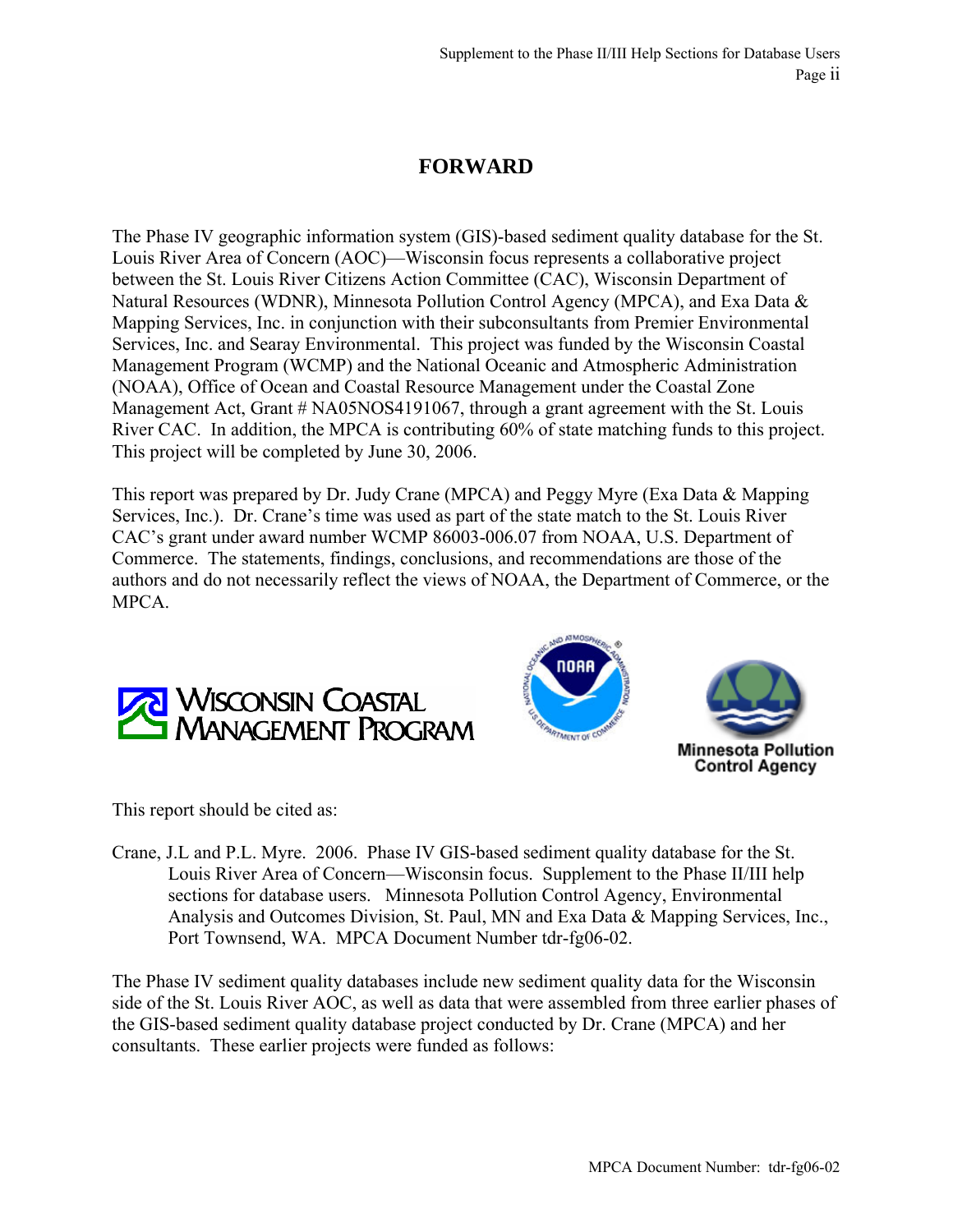- Phase I (completed September 30, 2003): Grant number GL97536301-1 (\$81,000) from the U.S. Environmental Protection Agency's (EPA) Great Lakes National Program Office (GLNPO) plus a 5% state match from the MPCA. MacDonald Environmental Sciences Ltd. (MESL) provided contractual assistance on this project.
- Phase II (completed December 22, 2004 as one component of a MPCA-Duluth grant to develop a comprehensive sediment management plan for the lower St. Louis River AOC): Grant number GL97540401-2 (\$40,000 of funds for the Phase II project) from GLNPO plus a 5% state match from the MPCA. MESL provided contractual assistance on this project.
- Phase III (completed December 31, 2005): Grant number MLSCP 306-28-06 (\$50,000) from Minnesota's Lake Superior Coastal Program (MLSCP) plus a 50% state match from the MPCA. MESL and Exa Data & Mapping Services, Inc. provided contractual assistance on this project.

Work products from Phases I through IV are either available on the MPCA's Contaminated Sediment Web page at: [http://www.pca.state.mn.us/water/sediments/studies](http://www.pca.state.mn.us/water/sediments/studies-stlouis.html#assessment)[stlouis.html#assessment](http://www.pca.state.mn.us/water/sediments/studies-stlouis.html#assessment) or by contacting Dr. Crane at:

Judy L. Crane, Ph.D. Environmental Analysis and Outcomes Division Minnesota Pollution Control Agency 520 Lafayette Road North St. Paul, MN 55155-4194 Phone: 651-297-4068 Fax: 651-297-7709 Email: judy.crane@pca.state.mn.us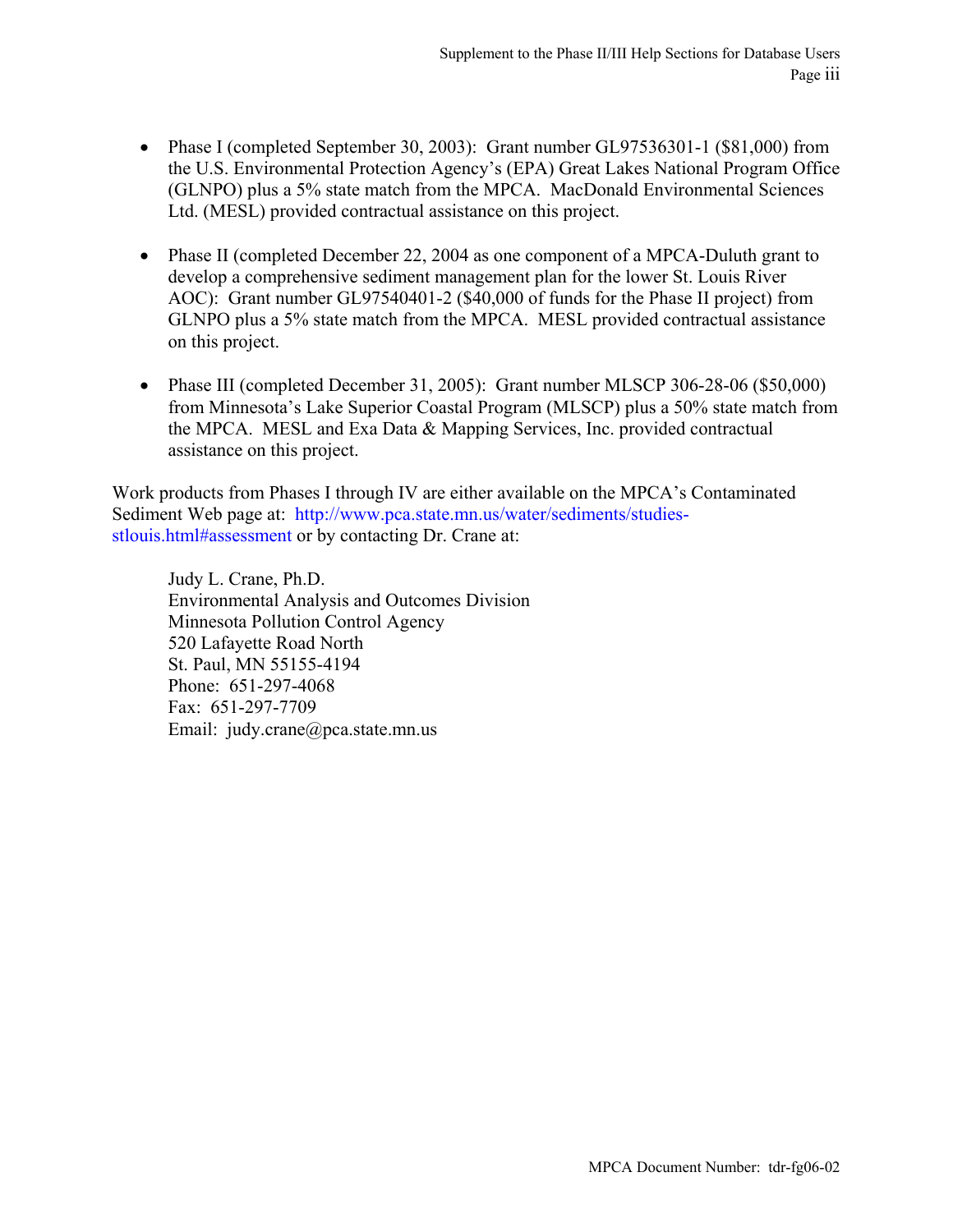# **TABLE OF CONTENTS**

### Page

| Forward |                                                                            |  |  |  |  |  |  |
|---------|----------------------------------------------------------------------------|--|--|--|--|--|--|
|         |                                                                            |  |  |  |  |  |  |
| 1.1     |                                                                            |  |  |  |  |  |  |
| 1.2     |                                                                            |  |  |  |  |  |  |
| 1.3     |                                                                            |  |  |  |  |  |  |
| 1.4     |                                                                            |  |  |  |  |  |  |
|         |                                                                            |  |  |  |  |  |  |
| 2.1     |                                                                            |  |  |  |  |  |  |
| 2.2     |                                                                            |  |  |  |  |  |  |
| 2.3     |                                                                            |  |  |  |  |  |  |
| 2.4     |                                                                            |  |  |  |  |  |  |
|         | 2.4.1                                                                      |  |  |  |  |  |  |
|         | 2.4.2                                                                      |  |  |  |  |  |  |
|         | Matching Chemistry/Bioassay Samples with Test and Toxicity Data11<br>2.4.3 |  |  |  |  |  |  |
|         | 2.4.4                                                                      |  |  |  |  |  |  |
|         | 2.4.5                                                                      |  |  |  |  |  |  |
| 2.5     |                                                                            |  |  |  |  |  |  |
|         | 2.5.1                                                                      |  |  |  |  |  |  |
|         | 2.5.2                                                                      |  |  |  |  |  |  |
|         | 2.5.3                                                                      |  |  |  |  |  |  |
|         | Sediment Chemistry Results Compared to Minnesota SQTs  14<br>2.5.4         |  |  |  |  |  |  |
|         |                                                                            |  |  |  |  |  |  |
| 3.1     |                                                                            |  |  |  |  |  |  |
| 3.2     |                                                                            |  |  |  |  |  |  |
|         |                                                                            |  |  |  |  |  |  |
|         |                                                                            |  |  |  |  |  |  |
|         |                                                                            |  |  |  |  |  |  |
|         |                                                                            |  |  |  |  |  |  |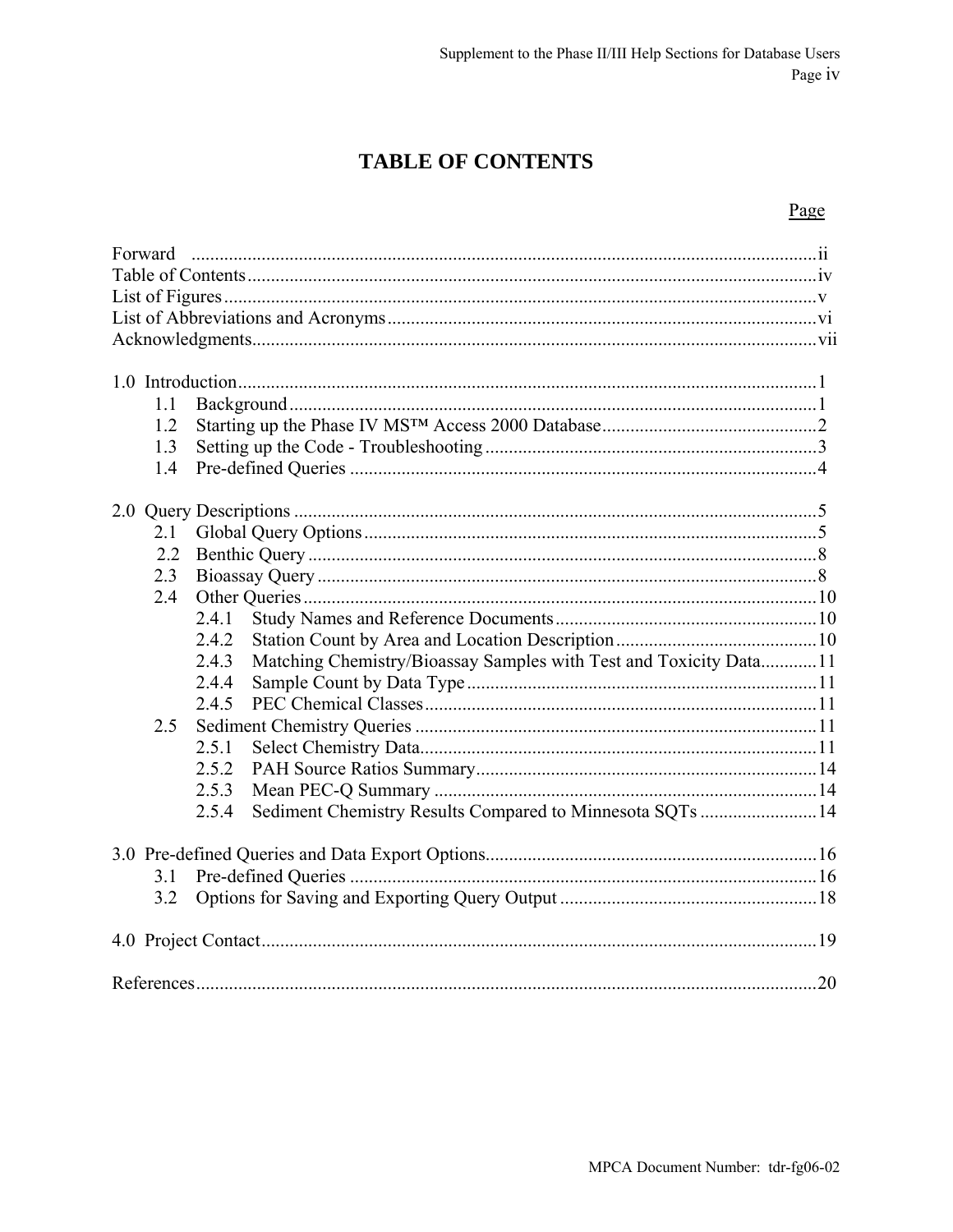# **LIST OF FIGURES**

# Figure Page 1 Opening screen of the Query Interface ................................................................ 3 2 Select studies screen ............................................................................................ 6 3 Water body and reach boundaries within the St. Louis River AOC where sediment quality samples have been collected..................................................... 7 4 Benthic invertebrate community preferences screen ........................................... 9

5 Bioassay preferences screen .............................................................................. 10 6 Sediment chemistry preferences screen............................................................. 12

| MPCA Document Number: tdr-fg06-02 |  |
|-----------------------------------|--|
|                                   |  |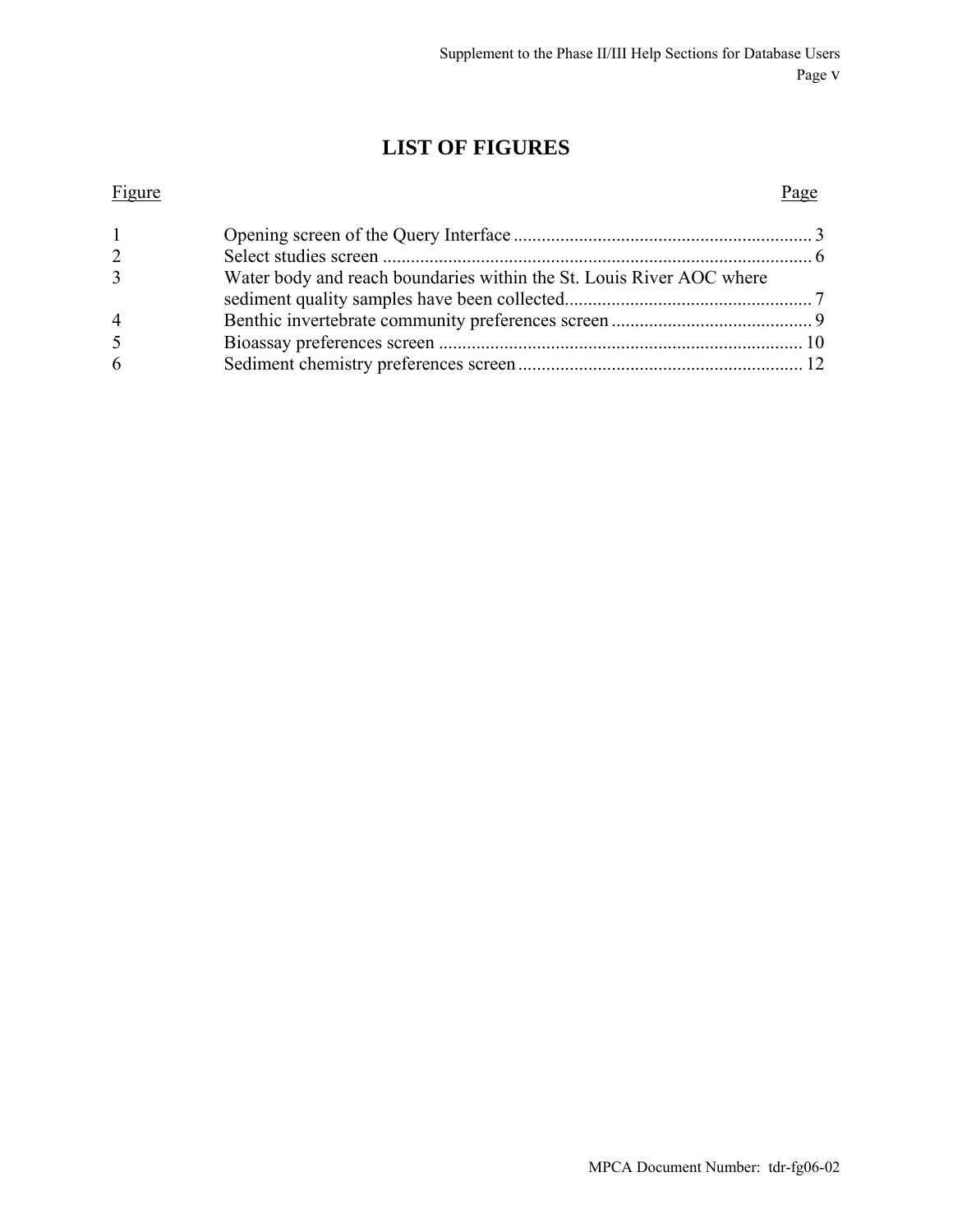# **LIST OF ABBREVIATIONS AND ACRONYMS**

| Area of Concern                                  |
|--------------------------------------------------|
| <b>British Columbia</b>                          |
| <b>Citizens Action Committee</b>                 |
| Detection Limit                                  |
| <b>Environmental Protection Agency</b>           |
| Fluoranthene to Pyrene Ratio                     |
| <b>File Transfer Protocol</b>                    |
| Geographic Information System                    |
| Great Lakes National Program Office              |
| <b>Greater Than</b>                              |
| Lower Than                                       |
| MacDonald Environmental Sciences Ltd.            |
| Minnesota's Lake Superior Coastal Program        |
| Minnesota                                        |
| Minnesota Pollution Control Agency               |
| <b>MicrosoftTM</b>                               |
| Not Available                                    |
| Not Detected                                     |
| National Oceanic and Atmospheric Administration  |
| Object Linking and Embedding                     |
| Phenanthrene to Anthracene Ratio                 |
| Polycyclic Aromatic Hydrocarbons                 |
| Polychlorinated Biphenyls                        |
| <b>Probable Effect Concentration</b>             |
| Probable Effect Concentration Quotient           |
| Post Office                                      |
| <b>Quality Assurance Project Plan</b>            |
| <b>Short Elliott Hendrickson</b>                 |
| <b>Sediment Quality Target</b>                   |
| <b>United States</b>                             |
| Universal Transverse Mercator                    |
| <b>Visual Basic for Applications</b>             |
| Wisconsin Coastal Management Program             |
| <b>Wisconsin Department of Natural Resources</b> |
| Wisconsin                                        |
|                                                  |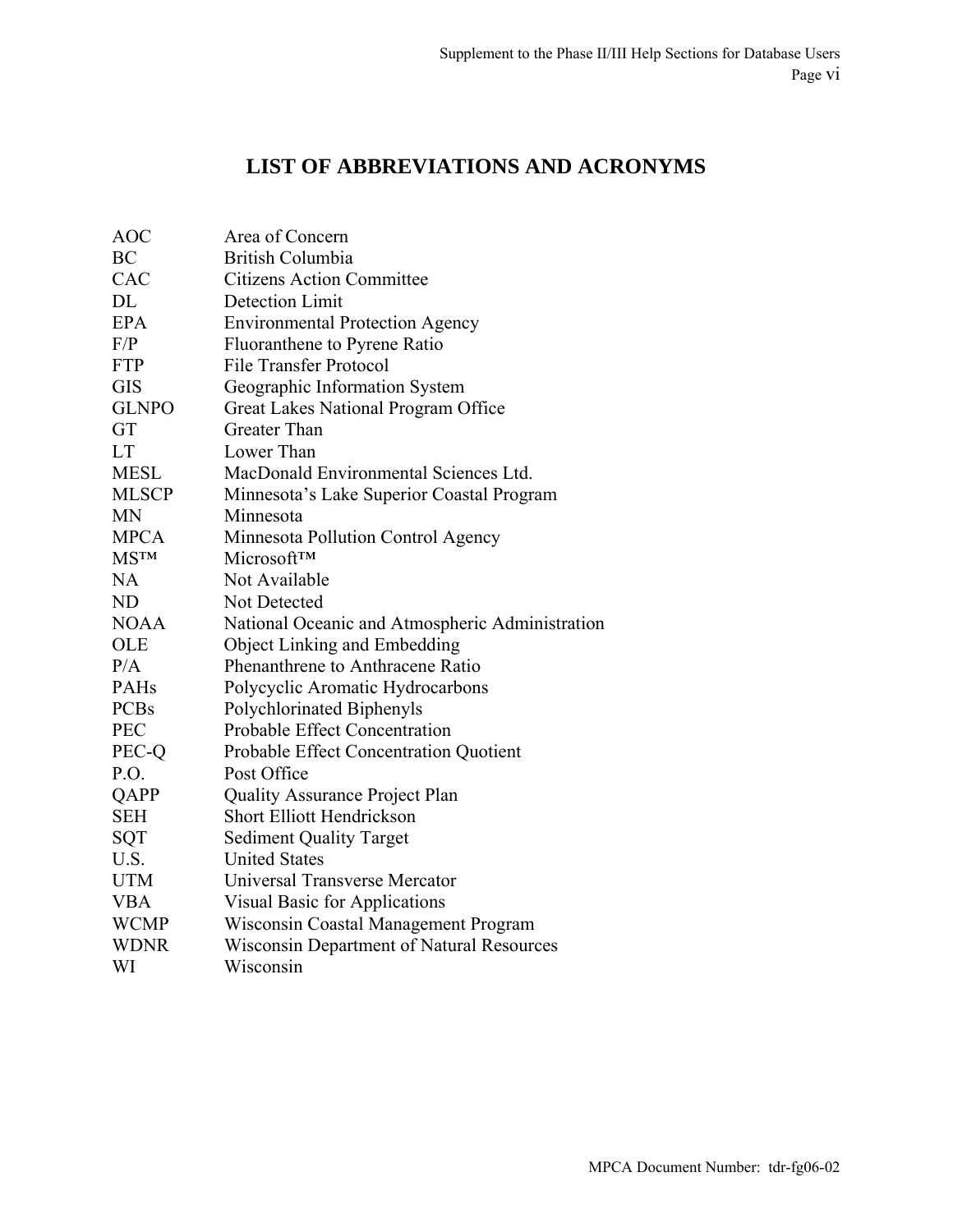# **ACKNOWLEDGMENTS**

A number of individuals assisted with the preparation of earlier phases of the GIS-based sediment quality database. These individuals have been acknowledged in the documentation that accompanied each phase of the database.

The following people either provided, or answered questions about, sediment quality data obtained for the Phase IV project: Kurt Schmude (University of Wisconsin—Superior), Mark Broses, Jill Mickelson, and Rich Hager (all of SEH Inc.), Eric Bullock (PACE Analytical), Joe Amato (Murphy Oil Corporation), and Jim Killian (WDNR).

Todd Biewen (MPCA) provided useful supervisory assistance and was instrumental in securing state match funding for Dr. Crane's position. Exa Data & Mapping Services, Inc.'s work was funded through a contract from the St. Louis River CAC, and they worked with two subconsultant companies to complete their tasks. The team members for the database component of this project were as follows:

St. Louis River CAC: Lynelle Hanson (Grant Manager) MPCA: Judy Crane (Project Manager) WDNR: Jim Killian and Nancy Larson (Project Collaborators) Exa Data & Mapping Services Inc.: Peggy Myre (Consultant Team Manager), Stacy Larsen (Administrative Support) Premier Environmental Services Inc.: Corinne Severn (Senior Database Manager), Laurel Menoche (Junior Database Manager) Searay Environmental: Raymond Valente (Quality Assurance/Quality Control Manager)

Kate Angel was the WCMP Program Liaison to the St. Louis River CAC for this grant. The funding acknowledgments for this project were provided in the Forward of this report.

Jan Eckart and Julie Lendway (MPCA) provided word processing and report production support.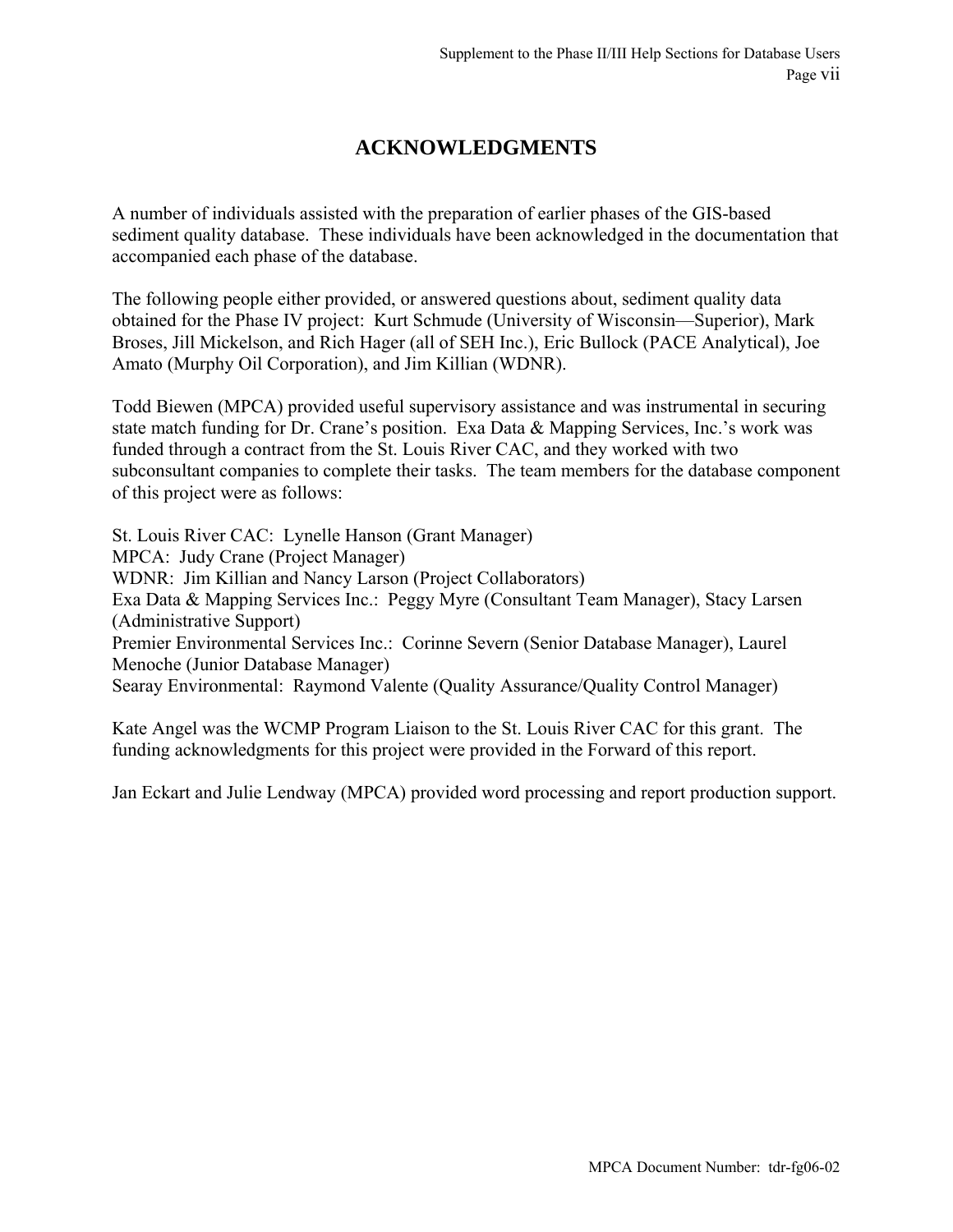# **CHAPTER 1**

# **INTRODUCTION**

### **1.1 BACKGROUND**

The Phase IV geographic information system (GIS)-based sediment quality database for the St. Louis River Area of Concern (AOC)—Wisconsin focus represents a collaborative project between the St. Louis River Citizens Action Committee (CAC), Wisconsin Department of Natural Resources (WDNR), Minnesota Pollution Control Agency (MPCA), and Exa Data & Mapping Services, Inc. in conjunction with their subconsultants from Premier Environmental Services, Inc. and Searay Environmental. For this phase of the database, additional sediment quality data from the Wisconsin side of the AOC were added to the database based on the procedures documented in the Phase III Quality Assurance Project Plan (QAPP; Crane 2005a), as well as in the Phase IV project team roles and responsibilities report (Crane 2005b). These data consisted of mostly benthic invertebrate community data from throughout the Wisconsin side of the St. Louis River AOC, as well as some sediment chemistry data from Hog Island Inlet and Newton Creek in Superior, WI. Sediment remediation of the Hog Island Inlet/Newton Creek system was completed during the fall of 2005 through the use of Great Lakes Legacy Act funds. The post-remediation sediment chemistry data from this site were not available in time to add to the Phase IV database.

The Phase IV sediment quality database is available to users in three different formats, which are available on the MPCA's ftp site at: <ftp://files.pca.state.mn.us/pub/sedimentDB/>. Each format is available as a zipped file, and users will need to unzip the file(s) before using them. The file options are as follows:

- **Microsoft™ (MS™) Access '97 sediment quality database file name:** STLR\_SED\_DB\_PH4\_97.zip. Only a few stakeholders lacking MS™ Access 2000 software will need to use this version of the database.
- **MS™ Access 2000 sediment quality database file name:** STLR\_SED\_DB\_PH4\_Finalb.zip.
- **Query Manager-compatible database files:** PhIV\_STLR\_SEDB\_QM\_Final.zip. See the instructions in Chapter 4 of the Phase III Addendum to the Phase II Help Section for Database Users (Crane and Myre 2005) for how to use these files with the National Oceanic and Atmospheric Administration's (NOAAs) free Query Manager 2.56 software.

**NOTE:** User's need to retain a master copy of the database file(s), as well as a "working" file" in case they accidentally delete data from the "working file." In addition, compacting and repairing the MS™ Access 2000 version of the database needs to be done about twice per month if the database is used regularly. Every time you run a query or open/close a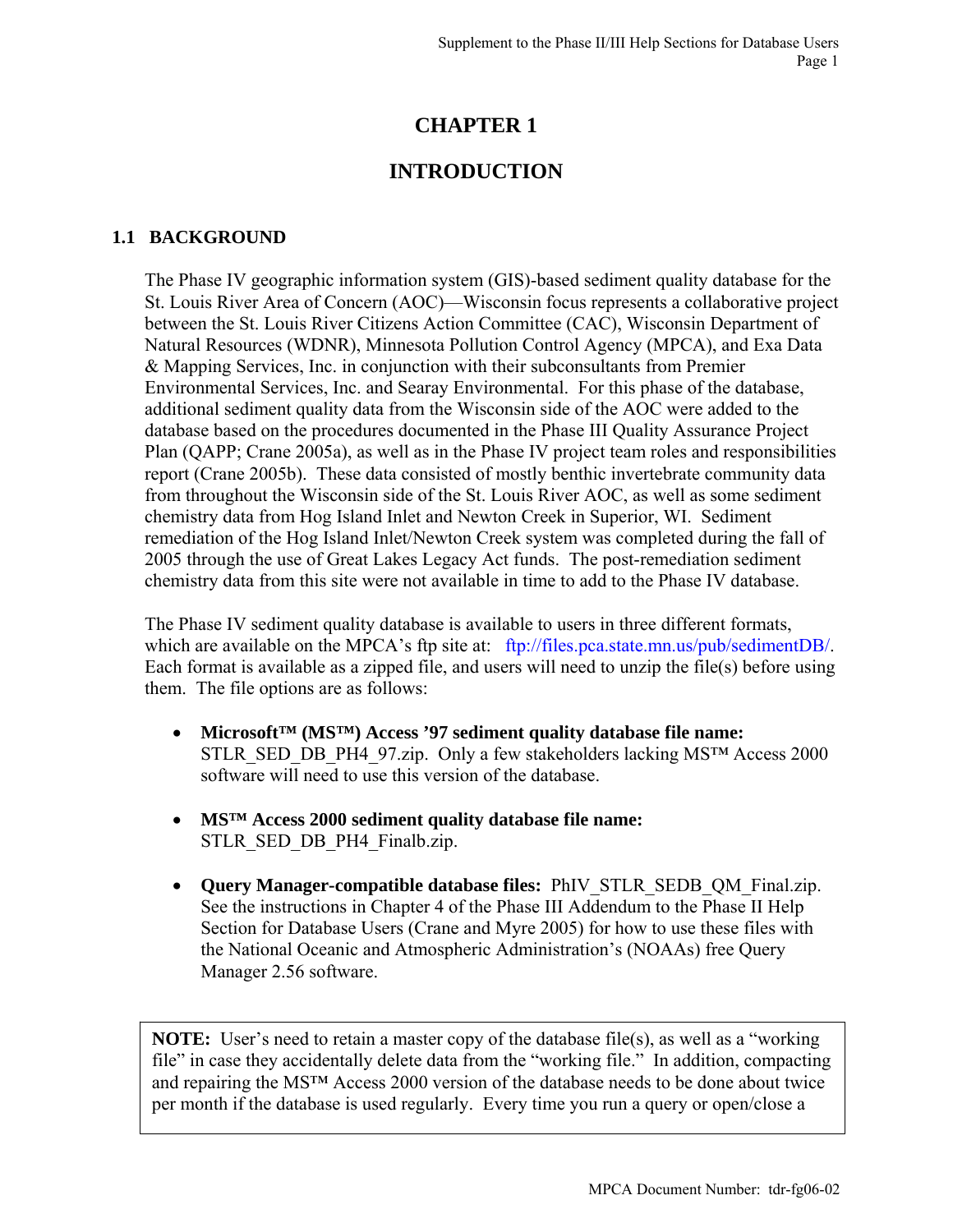table in MS™ Access 2000, the program saves it in a little bit of extraneous memory, until the program can easily double in size.

To compact and repair the database, conduct the following steps. First go to the menu item "Tool," then "Database Utilities." From the arrow off from the "Database Utilities," select "Compact and Repair" database. The action will then run. If it was quick, then there was not much information to compact. If it was slow, then there was a large amount of extraneous information that needed to be reduced.

A new feature of the MS™ Access 2000 version of the Phase IV database is that it contains a user-friendly Query Interface that facilitates retrieval of sediment chemistry, sediment toxicity, and benthic invertebrate community data. In addition to the interface, there are a series of pre-defined queries that allow the more experienced user to edit the queries directly. This Supplement to the Phase II and III Help Sections for Database Users (Smorong and Crane 2004; Crane and Myre 2005) describes the use and output of the Query Interface, options for saving the data derived from the queries to other software, and directions for opening and editing the pre-defined queries. The Query Interface is not available in the MS™ Access '97 version of the database.

Almost all of the queries include the following database fields: StudyID, StationID, MESL\_StationID, SampleID, and upper and lower sediment depth. In addition, most queries include geographical information for each station including the area, location description, and coordinates [latitude/longitude and Universal Transverse Mercator (UTM) coordinates] to enable importing the data into GIS software such as ArcMap 9.1. For further information and definitions of each field, see Table 2 of the Phase III Addendum to the Phase II Help Section for Database Users (Crane and Myre 2005). Conventions are used in this guide to highlight user input actions on the Query Interface. *Buttons* (enacted by one click of the mouse) are in bold italics. Drop-down menu headings (where the user clicks on the arrow and selects from a list of options) are underlined.

Web links to the project documentation cited in this report are provided in the References section. Additional information on the studies that were included, as well as excluded, from the Phase IV sediment quality database will be included in supplemental Technical Documentation that is in the process of being prepared for this project.

### **1.2 STARTING UP THE PHASE IV MS™ ACCESS 2000 DATABASE**

Upon opening the Phase IV MS<sup>™</sup> Access 2000 database, the Acknowledgments will automatically open. Users may need to display the full extent of the Acknowledgments for better viewing. In addition, the "page up" and "page down" keys can be used to view the entire Acknowledgments. When you click on *Continue* at the bottom of this form, it will automatically open up the start of the Query Interface (Figure 1), which prompts you to select from available queries. The available queries are organized by query type. When you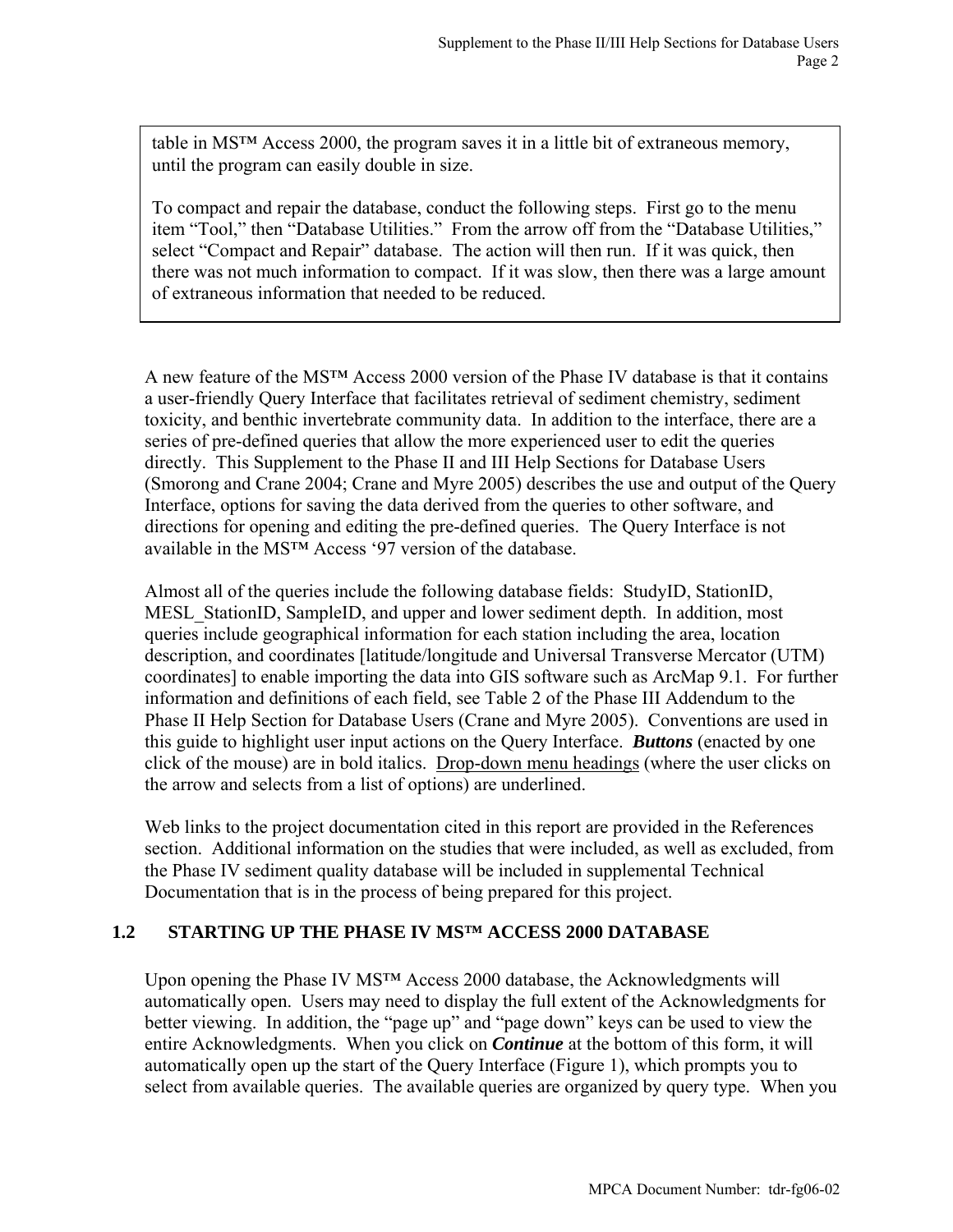| Microsoft Access                                                                                                                                                     | $\Box$             |
|----------------------------------------------------------------------------------------------------------------------------------------------------------------------|--------------------|
| File Edit View Insert Format Records Tools Window Help                                                                                                               |                    |
| $\overline{\cdot}\parallel$ b / U $\overline{\equiv}\equiv\equiv\mid\mathcal{D}\cdot\mid$ A $\overline{\cdot}\mid\mathcal{I}\cdot$<br>$\mathbf{F}$   9<br>Arial<br>٠ | »                  |
| 图 A: Select from available queries                                                                                                                                   | $\Box$ ol $\times$ |
| Benthic data<br>Select query type:                                                                                                                                   |                    |
| Select the desired query from the list below:<br>Benthic metrics                                                                                                     |                    |
|                                                                                                                                                                      |                    |
| [Close]<br><b>Start Query</b>                                                                                                                                        |                    |
| Form View<br>NUM                                                                                                                                                     |                    |

Figure 1. Opening screen of the Query Interface

click on the drop-down arrow from Select query type, there will be four available query type options, arranged alphabetically.

The four query type options are:

- Benthic data (one query),
- Bioassay data (one query),
- Other (six queries), and
- Sediment chemistry data (four queries).

These query types are discussed in Chapters 2 and 3, with a description of queries available both through the Query Interface and directly from the query objects area of MS™ Access 2000.

### **1.3 SETTING UP THE CODE - TROUBLESHOOTING**

The code generated for the Query Interface uses a program called VBA (Visual Basic for Applications). This code relies upon a series of reference libraries that must be selected for the code to work. If the Query Interface works properly as described in this Supplement, you do not have to refer to this section. If you are having trouble with the interface, close the database, and then re-open it by following these instructions.

First, press Alt and F11 to open the VBA code. Select the menu item Tools, and then References. Make sure you have the following references checked, and in the order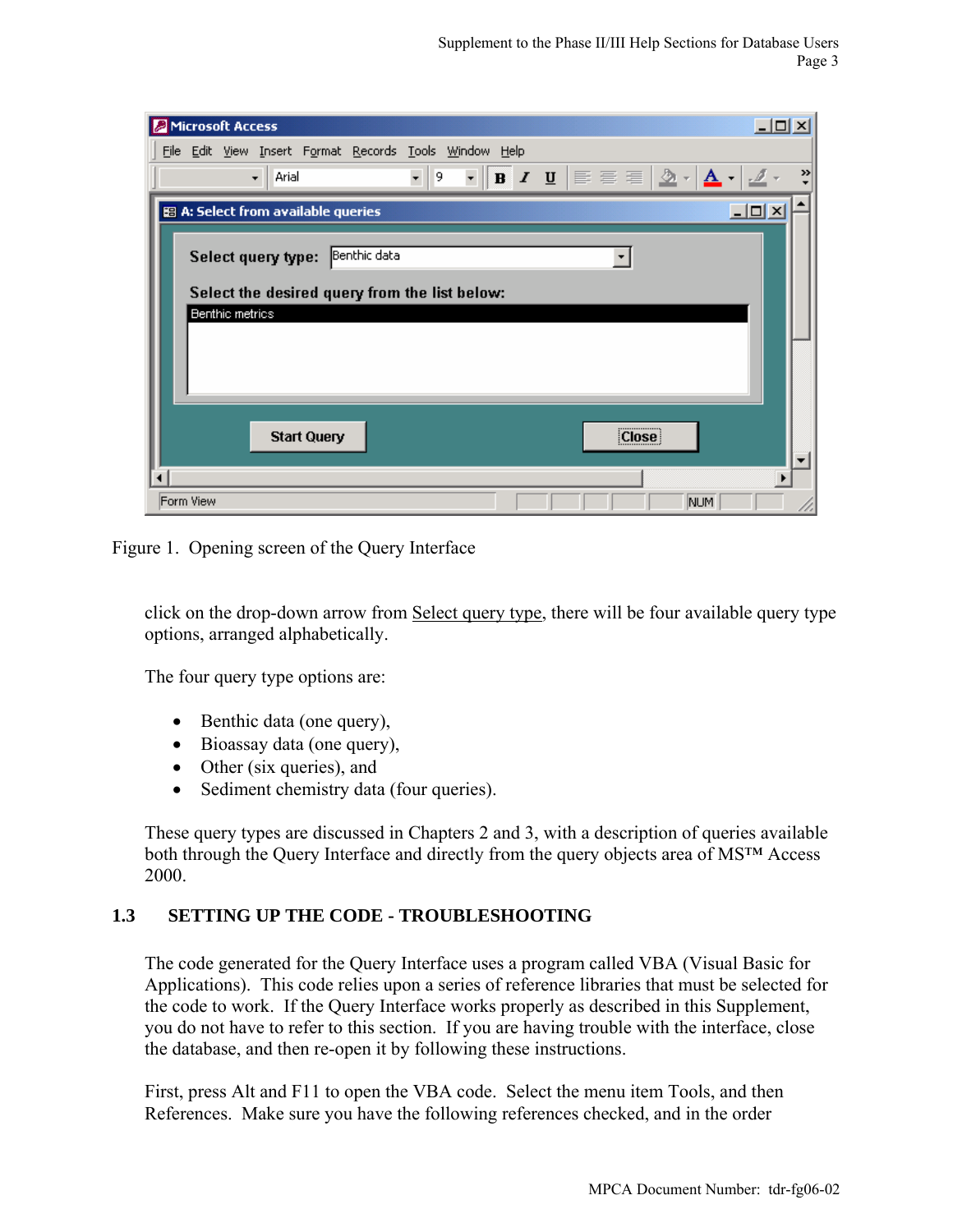presented. If not, uncheck extraneous libraries, close the references list, re-open, and then check the correct libraries. You may not have the exact version of each library as listed below; check the most recent version that you have for the following references:

- Visual Basic for Applications,
- Microsoft Access 9.0 Object Library,
- OLE Automation,
- Microsoft DAO 3.6 Object Library,
- Microsoft ActiveX Data Objects 2.8 Library, and
- Microsoft ActiveX Data Objects Recordset 2.8 Library.

Once you have all the correct references checked and in the correct order, go to the menu item Debug and then select Compile STLR\_SED\_DB\_PH4. Next, select File and Close and Return to MS™ Access. These steps should compile the code so that it will run correctly.

## **1.4 PRE-DEFINED QUERIES**

The primary focus of this Supplement is to educate users about the Query Interface. There are, however, several pre-defined queries in the query objects part of the MS™ Access '97 and 2000 databases. To run one of these queries, simply double click on the query name. To edit it, open the query in Design Mode, by clicking on the Design button as shown below. Then you may change criteria, add fields, or perform other actions. For further information, consult a User's Guide for MS™ Access.

**N** Design

MPCA Document Number: tdr-fg06-02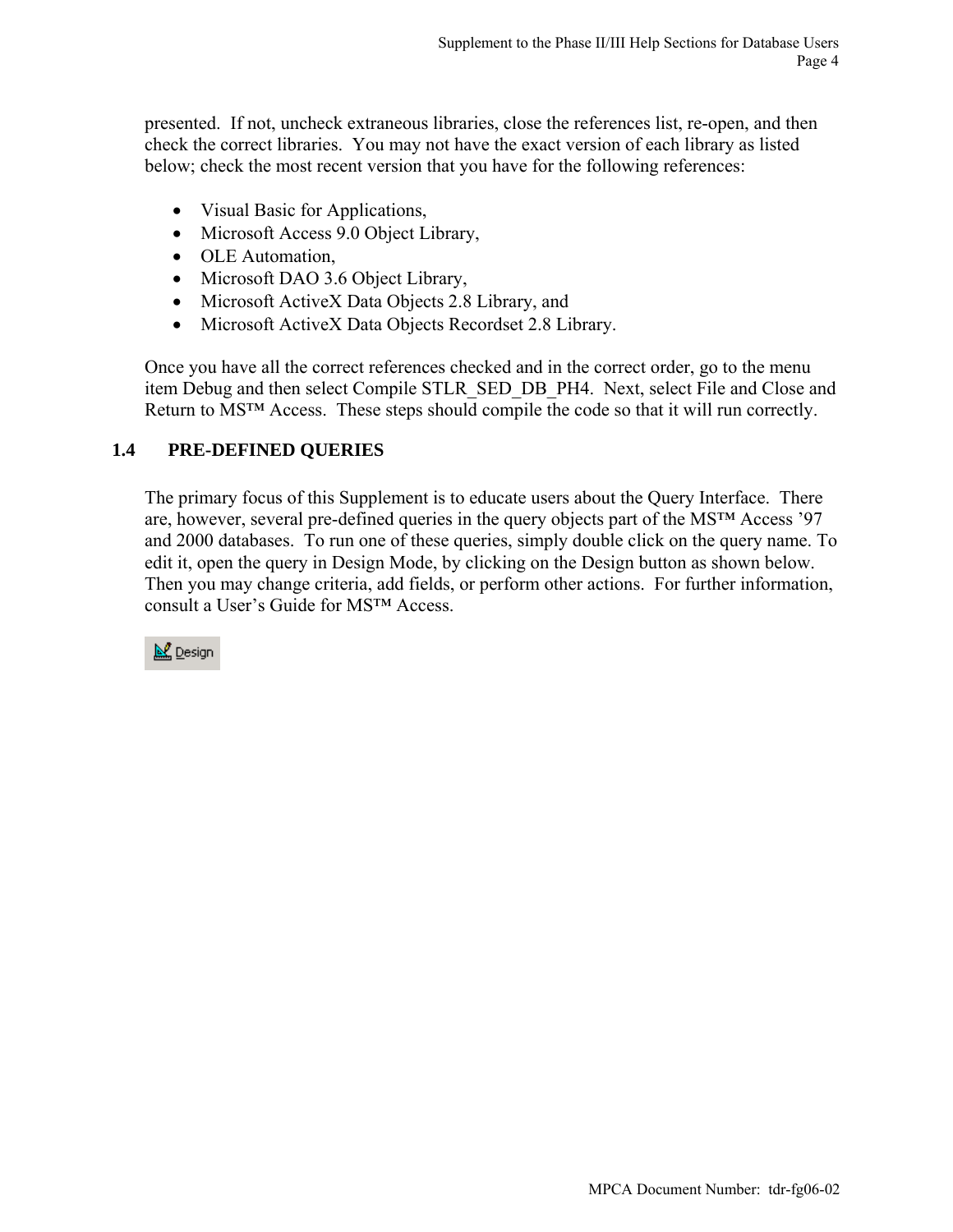# **CHAPTER 2**

# **QUERY DESCRIPTIONS**

The query descriptions in this section are presented below by query type. Several of the queries access similar options to allow you to select by study, location, and depth interval. These global options will be described in this section, but are applicable to many of the data type-specific queries. There are also pre-defined queries available in the database; these are highlighted in the sections below as:

## √ **Pre-Defined Query Note**

### **2.1 GLOBAL QUERY OPTIONS**

Several of the queries will allow you to select data from the available studies, with only a list of the studies that have the particular data type you are interested in (Figure 2). To pick by study, you may highlight the studies from the top of the window, and click on the *Add Study* button. Alternatively, you may pick the *Add All* button to select all studies that contain samples of the data type in which you are interested. You may also remove one or all studies from your list of selected studies. Once you have selected one or many studies, click on the *Continue* button. If you do not select a study, then you will get an error message.

The other global option that will appear in many of the queries is to select from a list of Locations. This list is a unique list of the Area field in tblStation of the database (Crane and Myre 2005). The complete list of possible Areas as shown in Figure 3 is:

- Allouez Bay,
- Duluth Harbor,
- Duluth Harbor/Superior Bay,
- Lower St. Louis River,
- Lower St. Louis River watershed,
- NA No location available for station,
- Negative Control Bioassay negative control sample,
- Nemadji River,
- Reference Reference station, specific location unknown,
- St. Louis Bay,
- Superior Bay, and
- Superior Bay/Allouez Bay.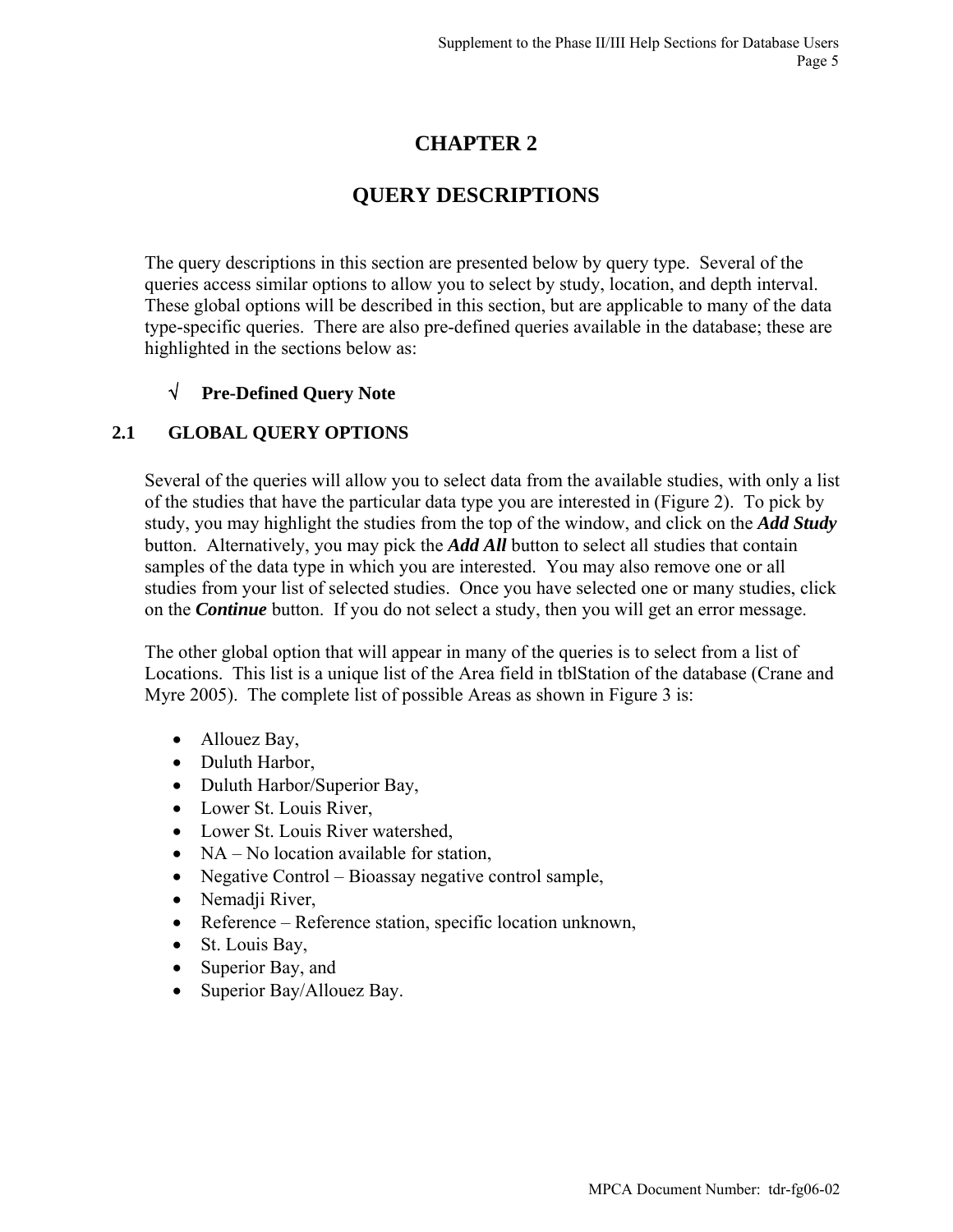| Microsoft Access       |                                                                                                                                                 | $\Box$ D $\times$                                                          |
|------------------------|-------------------------------------------------------------------------------------------------------------------------------------------------|----------------------------------------------------------------------------|
|                        | File Edit View Insert Format Records Tools Window Help                                                                                          |                                                                            |
|                        | $-$ 9<br>$\overline{\cdot}\parallel$ b $I$ $\overline{\mathsf{U}}$ $\mid \Xi \equiv \overline{\Xi}$ $\mid$<br>$\overline{\phantom{0}}$<br>Arial | $\Delta$ - $\Delta$ - $2$ -<br>T.<br>$\mathbf{v}$ = $\mathbf{v}$ ,         |
|                        | <b>BB</b> B: Select from available studies                                                                                                      | $\underline{\blacksquare} \underline{\blacksquare} \underline{\mathsf{x}}$ |
|                        | Select the desired studies to query                                                                                                             |                                                                            |
|                        | <b>Available studies:</b>                                                                                                                       |                                                                            |
| STUDYID                | <b>STUDYNAME</b>                                                                                                                                | LOCATION/SAMPLING YEAR                                                     |
| 10                     | Assessment Study of Slip C, 1997                                                                                                                | Slip C, Duluth Harbor (1997)                                               |
| 44                     | Bay West Intlk Supplemental 2001                                                                                                                | IDT Superfund Site (2001)                                                  |
| 15                     | Chlorinated Bornane/Bornene Study, 1999                                                                                                         | Lower St. Louis River (1999)                                               |
| 19                     | Cloquet Reservoirs Study, 1992-93                                                                                                               | Lower St. Louis River (1992-3)                                             |
| 12                     | Dakota Pier Samples, 1998                                                                                                                       | Dakota Pier, Duluth Harbor (1999)                                          |
| 02                     | Duluth Superfund Sites, 1993                                                                                                                    | USX and IDT Superfund Sites (1993)                                         |
| 20                     | Duluth-Superior Harbor Study, 1993                                                                                                              | Duluth-Superior Harbor (1993)                                              |
| ⊣                      |                                                                                                                                                 |                                                                            |
|                        |                                                                                                                                                 |                                                                            |
|                        | <b>Add Study</b><br><b>Remove Study</b><br><b>Add All</b>                                                                                       | <b>Remove All</b>                                                          |
|                        |                                                                                                                                                 |                                                                            |
|                        | <b>Selected studies:</b>                                                                                                                        |                                                                            |
| STUDYID                | <b>STUDYNAME</b>                                                                                                                                | LOCATION/SAMPLING YEAR                                                     |
| 45                     | Bay West Intlk Reconnaissance 2001                                                                                                              | IDT Superfund Site (2001)                                                  |
| 17                     | Bioaccumulation Study, 1999                                                                                                                     | Duluth-Superior Harbor (1999)                                              |
|                        |                                                                                                                                                 |                                                                            |
|                        |                                                                                                                                                 |                                                                            |
|                        |                                                                                                                                                 |                                                                            |
|                        |                                                                                                                                                 |                                                                            |
|                        |                                                                                                                                                 |                                                                            |
| $\left  \cdot \right $ |                                                                                                                                                 | $\blacktriangleright$                                                      |
|                        |                                                                                                                                                 |                                                                            |
|                        |                                                                                                                                                 |                                                                            |
|                        |                                                                                                                                                 | <b>Continue</b><br>Cancel                                                  |
|                        |                                                                                                                                                 |                                                                            |
|                        |                                                                                                                                                 |                                                                            |
|                        |                                                                                                                                                 |                                                                            |
| Form View              |                                                                                                                                                 | NUM                                                                        |

Figure 2. Select studies screen

You may pick particular locations, or select/remove All Locations. Many queries are organized by depth interval in the sediment. As noted in the explanation for depth intervals (sediment chemistry query), every sample is coded with one unique depth interval to allow for greater flexibility in conducting the queries. These intervals are pre-defined and include, in order of priority:

- $\geq 0$  to  $\leq 5$  cm,
- $\geq 0$  to  $\leq 15$  cm,
- $\geq 15$  to  $\leq 30$  cm,
- $\geq 0$  to  $\leq 30$  cm,
- $\geq$ 30 to  $\leq$ 45 cm,
- $\geq$ 30 cm, and
- Other depths (including samples where either the upper or lower depth is unknown).

Thus, a sample with a depth interval of 2-4 cm would only be assigned to the 0-5 cm depth interval. It would not be assigned to the 0-15 cm or 0-30 cm categories since it can only be assigned to one depth interval. Users can take the results of these queries, download them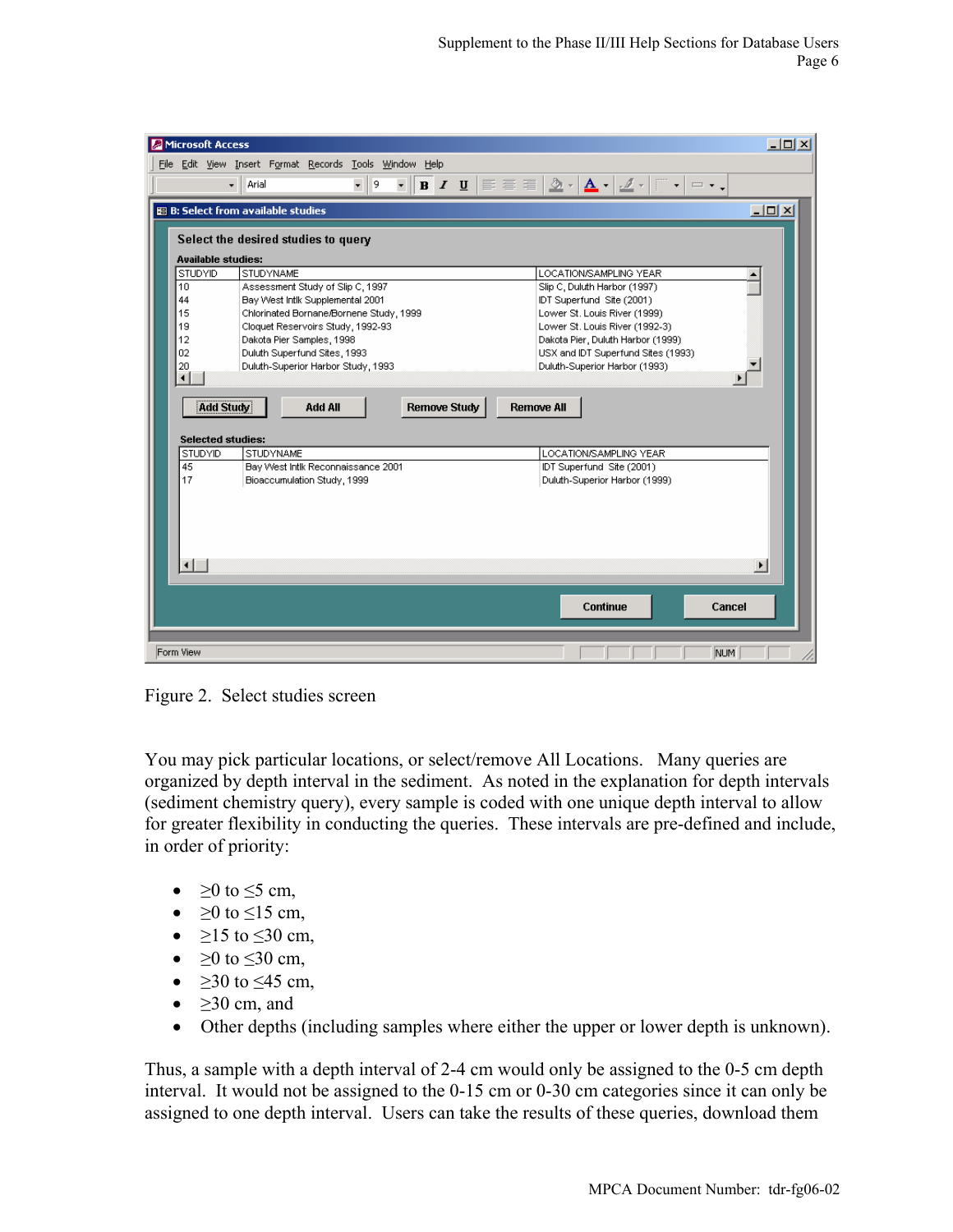

Figure 2. Water body and reach boundaries within the St. Louis River AOC where sediment quality samples have been collected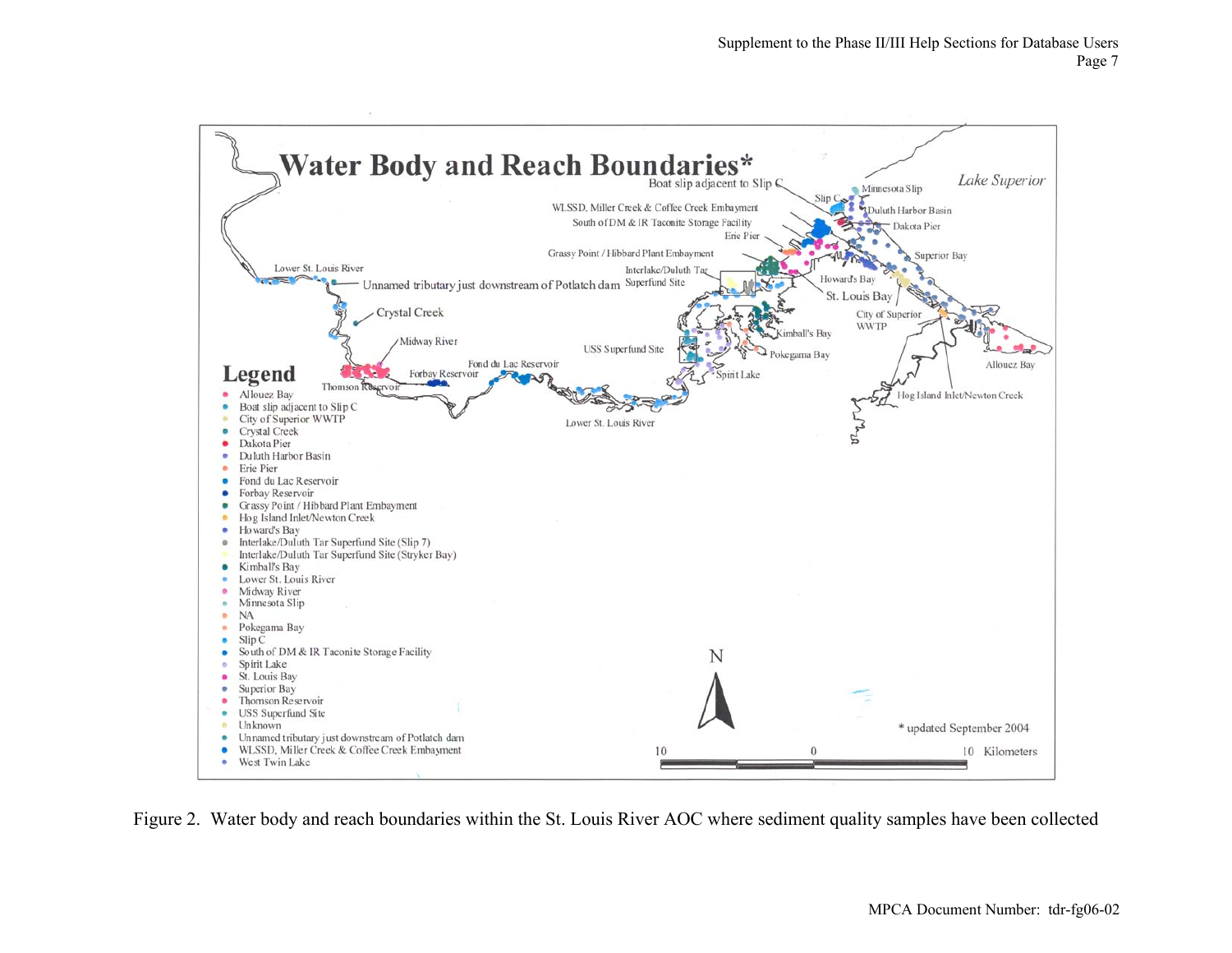into a spreadsheet (e.g., Excel), and combine the results for further statistical analyses if they are interested in an inclusive list of samples in the 0-15 cm interval (i.e., combine the results of the 0-5 cm and 0-15 cm queries) or the 0-30 cm interval (i.e., combine the results of the 0- 5, 0-15, 15-30, and 0-30 cm intervals).

## **2.2 BENTHIC QUERY**

The query type of Benthic data currently has only one query (Benthic metrics). This query will select either summary statistics or replicate benthic invertebrate community data for selected studies, locations, and benthic metrics. From the start menu (Figure 1), highlight Benthic metrics and then click on *Start Query*.

After selecting *Start Query*, you will be prompted to pick one or many studies (Figure 2). Select the studies of interest, and then click on *Continue*. At this point, the benthic Data Preferences screen will open (Figure 4). The first step is to select locations, as described in the global options (Section 2.1).

After you select locations, pick a Selected metric from the drop-down list. The benthic code, the description of the metric, and the metric category is shown while you pick one, sorted by category and metric. After you select a metric, the choice of units specific to that metric will show up in the Selected units drop-down list. Once you have picked a metric and an applicable unit, you can choose either the summary statistics data (i.e., mean, standard deviation, and sum of the replicates), or the replicate data (Crane and Myre 2005) from the check boxes at the bottom of the window (Figure 4). When you are satisfied that you have made a choice from all options, click on the *Show Results* button. The query, called QryBenthicData2, will run, showing results sorted by Area, Location Description, StudyID, StationID, and SampleID. Suggestions for options to save these data, or export the data to another software program, are provided in Section 3.0 of this Supplement.

√ **Pre-Defined Query Note**: There is also a query with output similar to the benthic query that you may edit directly in Design mode. It is called QryBenthicData, and is available under the Query objects of the database.

## **2.3 BIOASSAY QUERY**

The query type of Bioassay data currently has only one query (Bioassay results). This query will select summary bioassay data for selected studies, locations, bioassay test species, media, and endpoints. From the start menu (Figure 1), highlight Bioassay results and then click on *Start Query*.

After selecting *Start Query*, you will be prompted to pick one or many studies (Figure 2). Select the studies of interest, and then click on *Continue*. At this point, the bioassay Data Preferences screen will open (Figure 5). The first step is to select locations, as described in the global options (Section 2.1).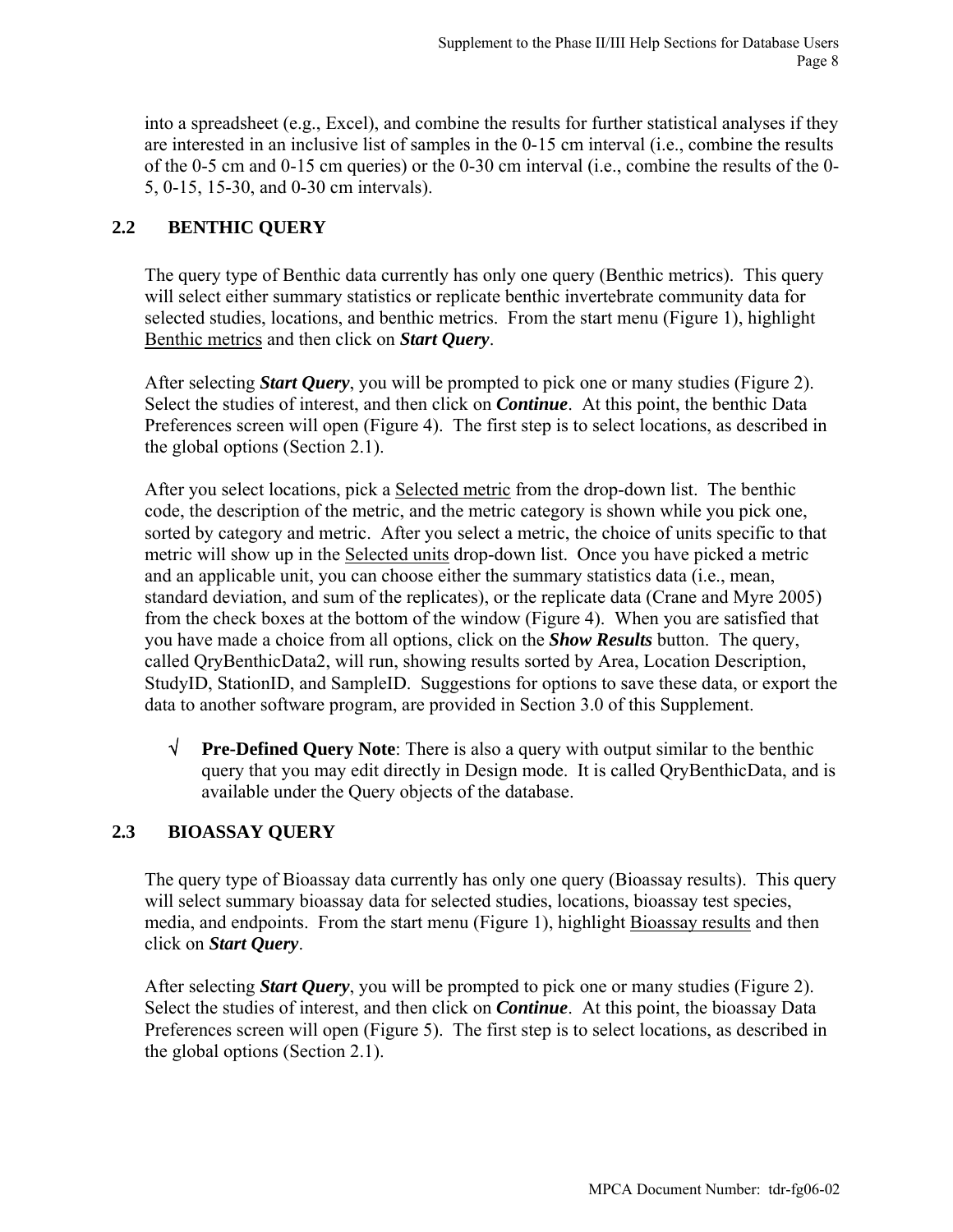| Microsoft Access - [C: Select data preferences]<br>☑                                                           | $ \Box$ $\times$                                                                                                                                                                                                                                                                                                                                                                                                                                                                                                               |
|----------------------------------------------------------------------------------------------------------------|--------------------------------------------------------------------------------------------------------------------------------------------------------------------------------------------------------------------------------------------------------------------------------------------------------------------------------------------------------------------------------------------------------------------------------------------------------------------------------------------------------------------------------|
| 图 File Edit View Insert Format Records Tools Window Help                                                       | 그리지                                                                                                                                                                                                                                                                                                                                                                                                                                                                                                                            |
| Arial<br>$\overline{\phantom{a}}$                                                                              | $\mathbf{v} \equiv \mathbf{v} \equiv \frac{1}{2} \mathbf{v} \cdot \frac{1}{2} \mathbf{A} \cdot \frac{1}{2} \mathbf{A} \cdot \frac{1}{2} \mathbf{A} \cdot \frac{1}{2} \mathbf{A} \cdot \frac{1}{2} \mathbf{A} \cdot \frac{1}{2} \mathbf{A} \cdot \frac{1}{2} \mathbf{A} \cdot \frac{1}{2} \mathbf{A} \cdot \frac{1}{2} \mathbf{A} \cdot \frac{1}{2} \mathbf{A} \cdot \frac{1}{2} \mathbf{A} \cdot \frac{1}{2} \mathbf{A} \cdot \frac{1}{2} \math$<br>$\rightarrow$<br>$\mathbf{F}$ <b>B</b> $I$ <b>U</b><br>$\mathbf{r} \mid 8$ |
| Select preferences for benthic data to include:<br><b>Available locations:</b><br><b>AREA</b>                  | <b>Selected locations:</b><br><b>AREA</b><br><b>Add Location</b><br>Allouez Bay<br>Duluth Harbor<br><b>Remove Location</b><br>Lower St. Louis River<br>St. Louis Bay<br><b>Add All</b><br>Superior Bay<br><b>Remove All</b>                                                                                                                                                                                                                                                                                                    |
| <b>Selected Metric:</b><br>TAXA                                                                                | ▾╎                                                                                                                                                                                                                                                                                                                                                                                                                                                                                                                             |
| <b>Selected Units:</b><br>Taxa/m2<br>▾╎<br>Data Type:<br>√ Summary data (mean, std dev, sum)<br>Replicate data |                                                                                                                                                                                                                                                                                                                                                                                                                                                                                                                                |
|                                                                                                                | <b>Show Results</b><br>Cancel                                                                                                                                                                                                                                                                                                                                                                                                                                                                                                  |
| Form View                                                                                                      | NUM                                                                                                                                                                                                                                                                                                                                                                                                                                                                                                                            |

Figure 4. Benthic invertebrate community preferences screen

After you select locations, pick a Selected Species from the drop-down list. After you select a species, the choice of medium and endpoints specific to that species will show up in the Selected Medium/Endpoint drop-down list. When you are satisfied that you have made a choice from all options, click on the *Show Results* button.

The query, called QryBioassay2, will run, showing results sorted by Species, Endpoint, Toxicity code (MESL\_TOXIC), StudyID, StationID, and SampleID. Suggestions for options to save these data, or export the data to another software program, are provided in Section 3.0 of this Supplement.

√ **Pre-Defined Query Note**: There is also a query with output similar to the bioassay query that you may edit directly in Design mode. It is called QryBioassayData, and is available under the Query objects of the database.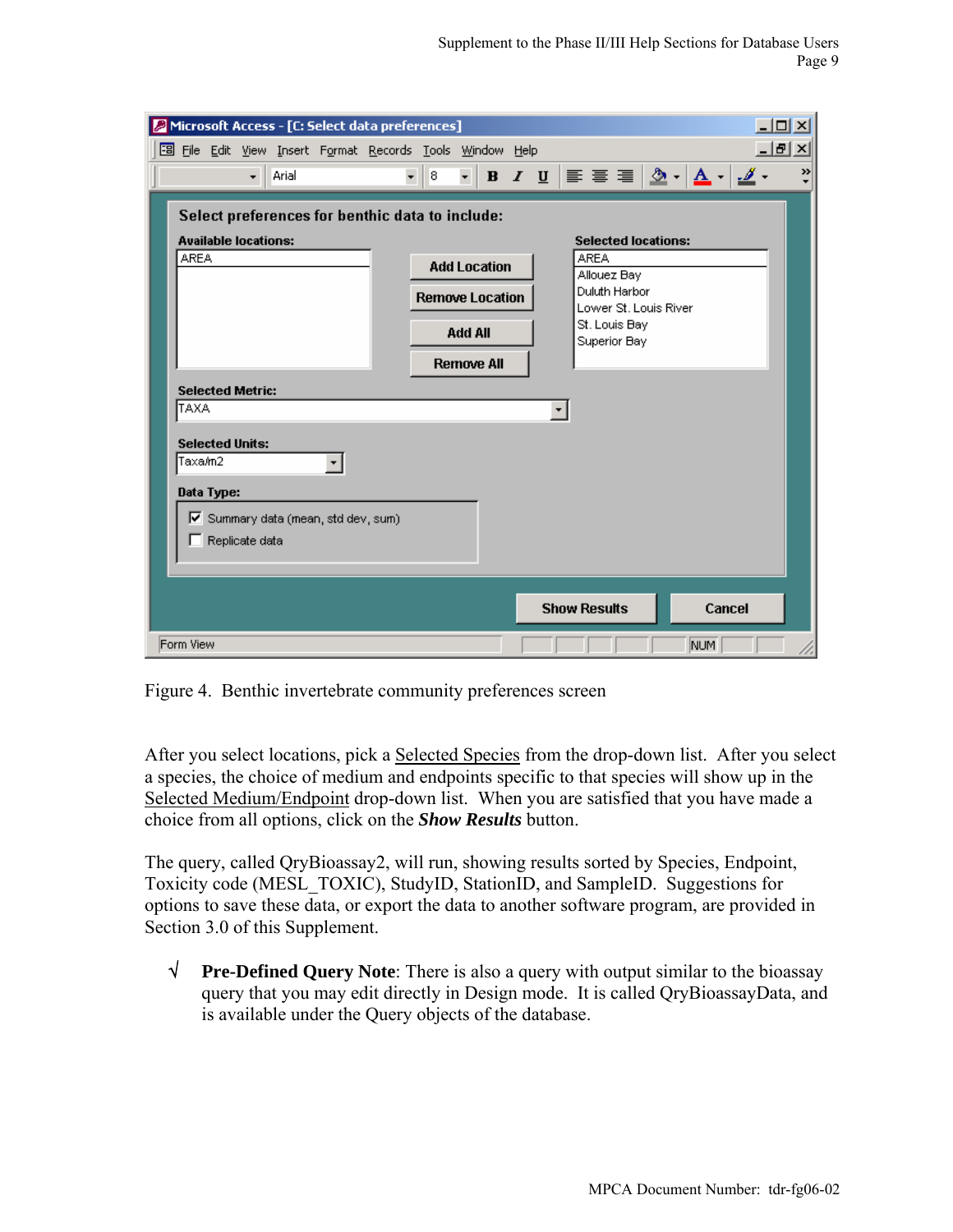|             |                                              |                                                                                                        |                                                                                            | Microsoft Access - [C: Select data preferences]                                     |                                          |                                                                                                |  |                                    |                                                |                            |                                                                                                                                                                |        | <u>니미지</u> |
|-------------|----------------------------------------------|--------------------------------------------------------------------------------------------------------|--------------------------------------------------------------------------------------------|-------------------------------------------------------------------------------------|------------------------------------------|------------------------------------------------------------------------------------------------|--|------------------------------------|------------------------------------------------|----------------------------|----------------------------------------------------------------------------------------------------------------------------------------------------------------|--------|------------|
|             |                                              |                                                                                                        |                                                                                            | 图 File Edit View Insert Format Records Tools Window Help                            |                                          |                                                                                                |  |                                    |                                                |                            |                                                                                                                                                                |        | 그리지        |
|             |                                              | $\overline{\phantom{a}}$                                                                               | Arial                                                                                      |                                                                                     | $\mathbf{8}$<br>$\overline{\phantom{a}}$ | $\overline{\mathbf{r}}$                                                                        |  |                                    |                                                |                            | <b>B</b> $I$ $\underline{U}$ $\equiv$ $\equiv$ $\underline{S}$ $\underline{A}$ $\underline{A}$ $\underline{A}$ $\underline{A}$ $\underline{A}$ $\underline{A}$ |        | Y)         |
| <b>AREA</b> | Allouez Bay<br>St. Louis Bay<br>Superior Bay | <b>Available locations:</b><br>Lower St. Louis River<br><b>Selected Species:</b><br>Ceriodaphnia dubia | Superior Bay/Allouez Bay<br><b>Selected Medium/Endpoint:</b><br>Elutriate/Percent survival | Select preferences for bioassay data to include:<br>Lower St. Louis River watershed |                                          | <b>Add Location</b><br><b>Remove Location</b><br><b>Add All Locations</b><br><b>Remove All</b> |  | <b>AREA</b><br><b>Show Results</b> | Duluth Harbor<br>Negative Control<br>Reference | <b>Selected locations:</b> | Duluth Harbor/Superior Bay                                                                                                                                     | Cancel |            |
|             |                                              |                                                                                                        |                                                                                            |                                                                                     |                                          |                                                                                                |  |                                    |                                                |                            |                                                                                                                                                                |        |            |
| Form View   |                                              |                                                                                                        |                                                                                            |                                                                                     |                                          |                                                                                                |  |                                    |                                                |                            | NUM                                                                                                                                                            |        |            |

Figure 5. Bioassay preferences screen

### **2.4 OTHER QUERIES**

There are a series of other queries that summarize the database content, and also provide information on the calculation of mean probable effect concentration quotients (PEC-Qs; Crane *et al*. 2000, 2002). Each query is run by first highlighting the query, and then selecting *Start Query*. These queries are described in the following subsections.

#### **2.4.1 Study Names and Reference Documents**

The output of this query will show all of the references associated with each study, sorted by StudyID and document number.

### **2.4.2 Station Count by Area and Location Description**

This query counts all of the stations for each geographical area and location descriptions.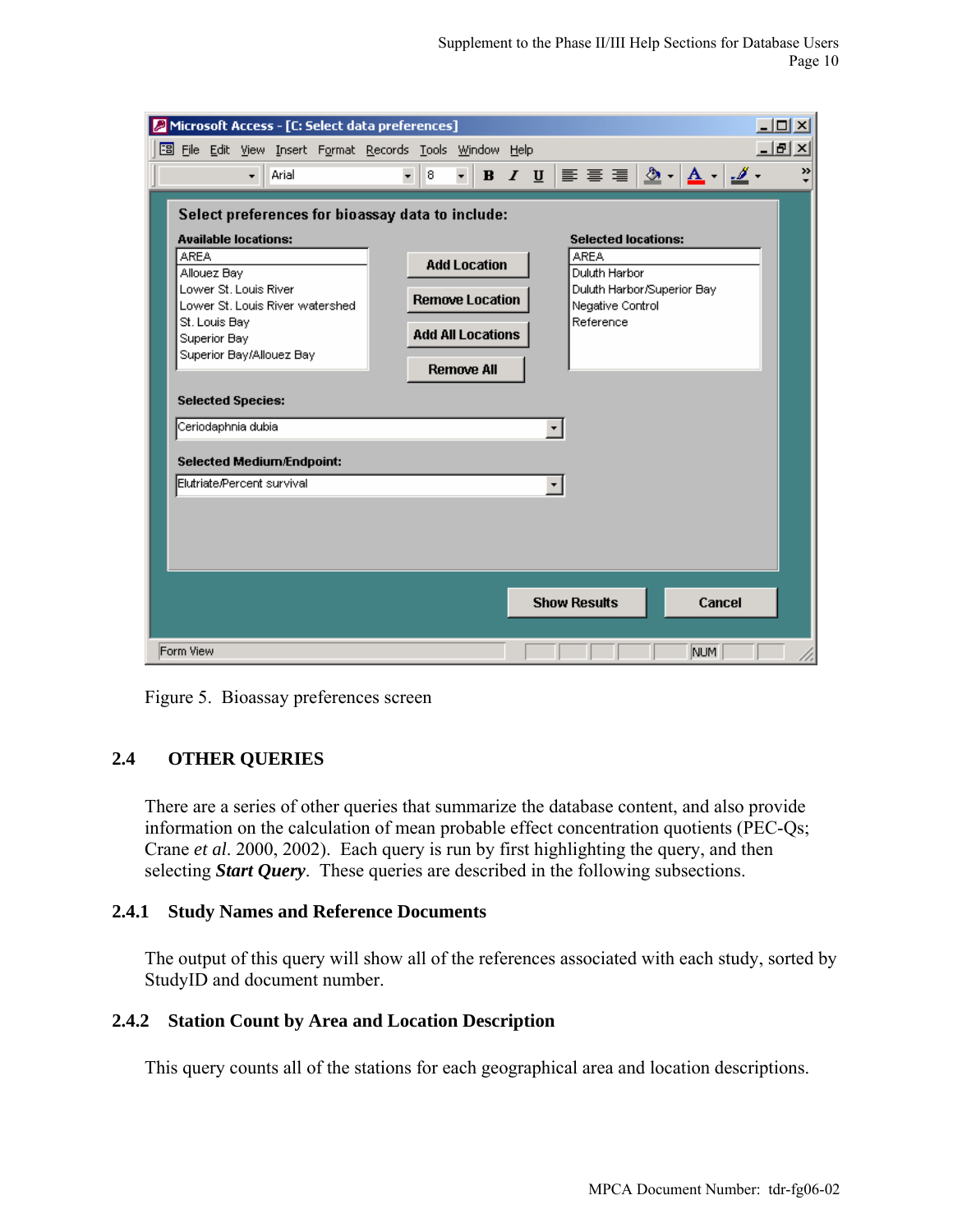### **2.4.3 Matching Chemistry/Bioassay Samples with Test and Toxicity Data**

This query retrieves all samples that have matching sediment chemistry and bioassay data, unless the bioassay data includes the Microtox $^{\circledR}$  test. The results include the station and sample information, as well as bioassay information including the species, endpoint, medium, effects value, and toxicity significance.

### **2.4.4 Sample Count by Data Type**

This query (which may take a minute or two to run, depending on your computer size), lists how many sediment chemistry, bioassay, and benthic invertebrate community samples each study contains.

#### **2.4.5 PEC Chemical Classes**

There are two queries that provide information on the classes of chemicals [i.e., total polycyclic aromatic hydrocarbons (PAHs), total polychlorinated biphenyls (PCBs), and/or reliable metals (arsenic, cadmium, chromium, copper, lead, nickel, and zinc)] that were used to calculate individual class PEC-Qs. The first of these queries (PEC chemical classes – all samples) shows a list of all of the samples that fall within one of the specified depth intervals, the associated mean PEC-Q, and an indication of a Yes or No for each chemical class. The final field shows the number of chemical classes (1, 2, or 3) that were used to calculate the mean PEC-Q. The results are sorted by depth interval, StudyID, StationID, and SampleID.

The second of the PEC chemical class queries is PEC chemical classes – sample count by depth interval. This query provides, for each depth interval, the number of samples that had mean PEC quotients calculated from one (1), two (2), or all three (3) chemical classes.

#### **2.5 SEDIMENT CHEMISTRY QUERIES**

There are four queries available for this data type. Each query is run by first highlighting the query, and then selecting *Start Query*. These queries are described in the following subsections.

### **2.5.1 Select Chemistry Data**

This query will select chemistry data for selected studies, locations, and chemical groups. After selecting *Start Query*, you will be prompted to pick one or many studies (Figure 2). Select the studies of interest, and then click on *Continue*. At this point, the sediment chemistry Data Preferences screen will open (Figure 6). The first step is to select locations, as described in the global options (Section 2.1). After you select locations, pick one or more depths, in the same manner as locations, from the Available depths drop-down list; you may add or remove depth intervals. As explained in the Help button, every sample is coded with a depth interval category, allowing you to select or exclude samples within each category.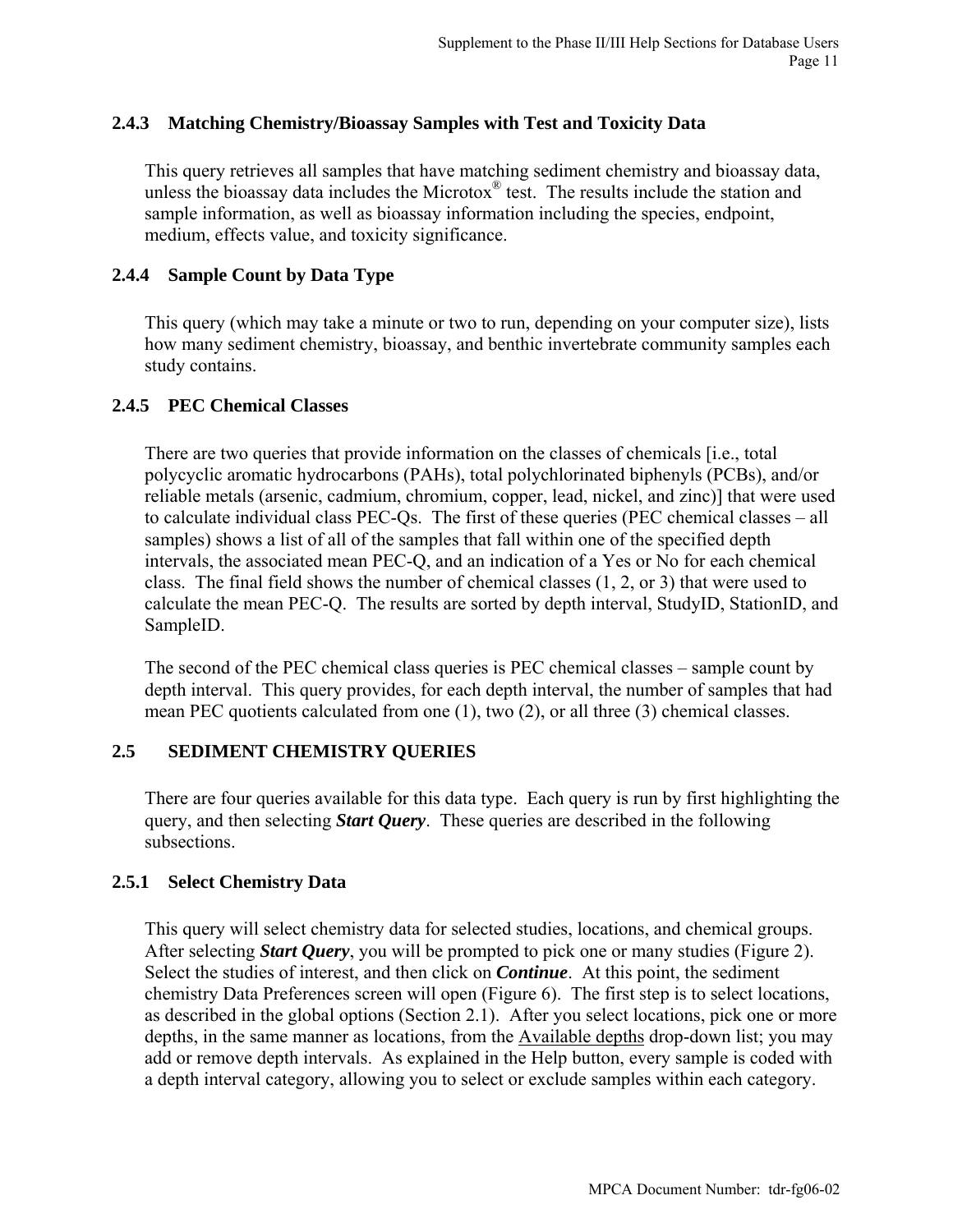| $ \Box$ $\times$ $\Box$<br>Microsoft Access - [C: Select data preferences] |                                         |                                                                                                                                                                                                                                                                                                               |  |  |  |  |  |  |
|----------------------------------------------------------------------------|-----------------------------------------|---------------------------------------------------------------------------------------------------------------------------------------------------------------------------------------------------------------------------------------------------------------------------------------------------------------|--|--|--|--|--|--|
| 图 File Edit View Insert Format Records Tools Window Help                   |                                         | <u>_  리 지</u>                                                                                                                                                                                                                                                                                                 |  |  |  |  |  |  |
| ۰                                                                          | $\overline{\phantom{0}}$<br>$B$ $I$ $U$ | $\mathbb{E} \equiv \mathbb{E}\left[\left.\underline{\boldsymbol{\Phi}}\right.\right.\left.\left.\left.\left.\underline{\boldsymbol{\Lambda}}\right.\right.\right.\left.\left.\underline{\boldsymbol{\Delta}}\right.\right.\left.\left.\right.\right.\left.\underline{\boldsymbol{\Delta}}\right.\right.$<br>» |  |  |  |  |  |  |
|                                                                            |                                         |                                                                                                                                                                                                                                                                                                               |  |  |  |  |  |  |
| Select preferences for sediment chemistry data to include:                 |                                         |                                                                                                                                                                                                                                                                                                               |  |  |  |  |  |  |
| <b>Available locations:</b>                                                |                                         | <b>Selected locations:</b>                                                                                                                                                                                                                                                                                    |  |  |  |  |  |  |
| <b>AREA</b>                                                                | <b>Add Location</b>                     | <b>AREA</b>                                                                                                                                                                                                                                                                                                   |  |  |  |  |  |  |
| Allouez Bay                                                                |                                         | Duluth Harbor                                                                                                                                                                                                                                                                                                 |  |  |  |  |  |  |
| NA.<br>Nemadji River                                                       | <b>Remove Location</b>                  | Duluth Harbor/Superior Bay<br>Lower St. Louis River                                                                                                                                                                                                                                                           |  |  |  |  |  |  |
| Reference                                                                  | <b>Add All Locations</b>                | Lower St. Louis River watershed                                                                                                                                                                                                                                                                               |  |  |  |  |  |  |
| St. Louis Bay                                                              |                                         |                                                                                                                                                                                                                                                                                                               |  |  |  |  |  |  |
| Superior Bay                                                               | <b>Remove All</b>                       |                                                                                                                                                                                                                                                                                                               |  |  |  |  |  |  |
|                                                                            |                                         |                                                                                                                                                                                                                                                                                                               |  |  |  |  |  |  |
| <b>Available depths:</b>                                                   |                                         | <b>Selected depths:</b>                                                                                                                                                                                                                                                                                       |  |  |  |  |  |  |
| DepthInterval                                                              | <b>Add Depth</b>                        | DepthInterval<br>$0 - 5$                                                                                                                                                                                                                                                                                      |  |  |  |  |  |  |
| 15-30                                                                      | <b>Remove Depth</b>                     | $0 - 15$                                                                                                                                                                                                                                                                                                      |  |  |  |  |  |  |
| 30-45<br>>30                                                               | <b>Add All Depths</b>                   | $0 - 30$                                                                                                                                                                                                                                                                                                      |  |  |  |  |  |  |
| Other Depth                                                                |                                         |                                                                                                                                                                                                                                                                                                               |  |  |  |  |  |  |
|                                                                            | <b>Remove All</b>                       |                                                                                                                                                                                                                                                                                                               |  |  |  |  |  |  |
|                                                                            | <b>Table Format:</b>                    |                                                                                                                                                                                                                                                                                                               |  |  |  |  |  |  |
| <b>HELP - Depth Intervals</b>                                              |                                         | With one sample and chem per row                                                                                                                                                                                                                                                                              |  |  |  |  |  |  |
|                                                                            |                                         | $\triangledown$ with full chem value and qualifiers in separate columns                                                                                                                                                                                                                                       |  |  |  |  |  |  |
| <b>Selected Chemical Class:</b>                                            |                                         | With chems as columns; zero for non-detects                                                                                                                                                                                                                                                                   |  |  |  |  |  |  |
| <b>METALS</b>                                                              |                                         | With chems as columns; half DL for non-detects                                                                                                                                                                                                                                                                |  |  |  |  |  |  |
|                                                                            |                                         |                                                                                                                                                                                                                                                                                                               |  |  |  |  |  |  |
|                                                                            |                                         |                                                                                                                                                                                                                                                                                                               |  |  |  |  |  |  |
|                                                                            |                                         | <b>Show Results</b><br>Cancel                                                                                                                                                                                                                                                                                 |  |  |  |  |  |  |
|                                                                            |                                         |                                                                                                                                                                                                                                                                                                               |  |  |  |  |  |  |
| Form View                                                                  |                                         | <b>NUM</b>                                                                                                                                                                                                                                                                                                    |  |  |  |  |  |  |

Figure 6. Sediment chemistry preferences screen

The final step is to choose one chemical class from the Selected chemical class drop-down list. When you are satisfied that you have made a choice from all options, you now can choose from one of four table formats. Each of these four check-box selections will result in quite different tables. The four options are:

- With one sample and chemical per row,
- With full chemical values and qualifiers in separate columns,
- With chemicals in columns, zero used for non-detects, and
- With chemicals in columns, one-half of the detection limits used for non-detects.

When you select "With one sample and chem per row," the results will be a query (QrySelectChemDataV2), with one column each for chemical parameters, reported results, qualifiers, and the field MESL\_C\_CALC (values reported below detection are included at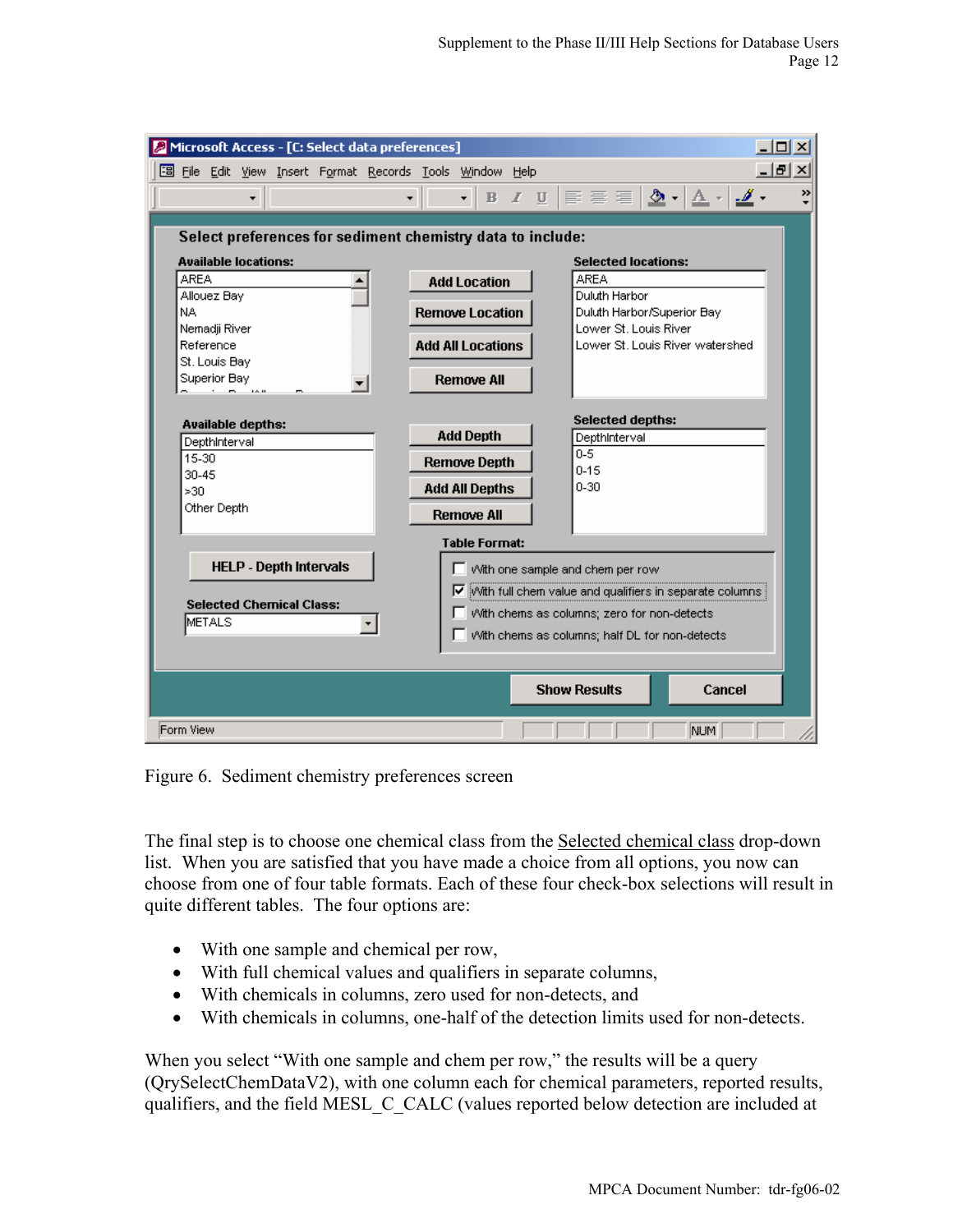one-half of the detection limit; Crane and Myre 2005). Missing data and nondetected values with a detection limit greater than the corresponding Minnesota Level II sediment quality target (SQT; Crane *et al*. 2000, 2002) are excluded from the output.

√ **Pre-Defined Query Note**: To see an example of this output, you may run QrySelectChemData (Section 3.1). You may edit this query directly in Design mode.

When you select "With full chem value and qualifiers in separate columns," the output will result in a **table** called qtbl\_ChemWide. Because the table already exists, you will be asked if it is acceptable to delete the existing table and overwrite it with the new results. The only circumstance when you would not want to overwrite the table is if you have run a query previously and wanted to save those results. In this case, you would copy the table to another name, and then re-run the new sediment chemistry query. For more information, and to understand the differences between the table output as compared to the query output, see Section 3.2 of this Supplement.

This table is formatted so that every chemical is in a column, and the qualifier for that chemical is in the column next to it. The column heading for each chemical concentration includes the unit (e.g., LEAD\_PPM), and the qualifier column includes the chemical code (e.g., LEAD\_Q). In some cases, you might not automatically know what the chemical name is from the chemical code; in this case, refer to the lkp – CHEMDICT table for definitions of the chemical codes (Smorong and Crane 2004). It is likely that not every chemical for the chemical group selected was measured in every sample. If that chemical was not measured in a particular sample, the field is filled with -888. Missing data and nondetected values result with a detection limit greater than the Level II SQT are excluded from the output.

If you select "With chems as columns; zero for non-detects," it will also result in the same table (qtbl\_ChemWide). In this case, both the chemical code and unit are in the column heading (e.g., PCD2378 ngPERkg). The cells contain the reported value, except for values reported as below detection (which are filled with zeros). Missing data and nondetected value results with a detection limit greater than the Level II SQT are excluded from the output.

Finally, if you select "With chems as columns; half DL for non-detects," it will again result in the same output table (qtbl\_ChemWide). Both the chemical code and unit are in the column heading (e.g., ANTHRACENE\_PPB). The cells contain the reported value except for values reported as below detection, which are filled with one-half of the reported value (MESL C CALC). Missing data and nondetected value results with a detection limit greater than the Level II SQT are excluded from the output.

Please note that if you select a large amount of data from the database (i.e., multiple studies, locations, depths, and a chemical group with many parameters such as PCB congeners), the queries may take several minutes to run.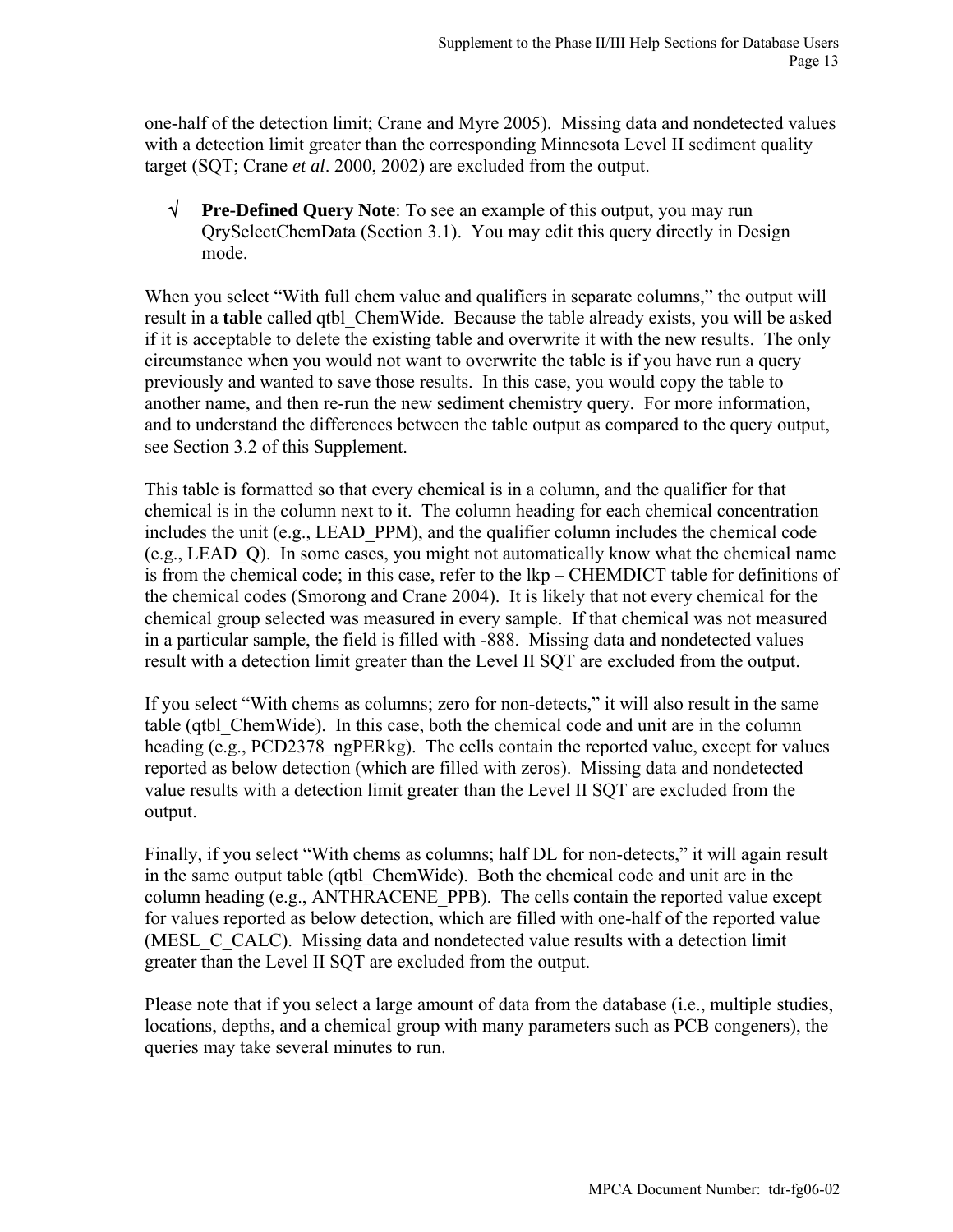### **2.5.2 PAH Source Ratios Summary**

This query extracts data for four PAHs, then calculates two sets of PAH ratios. After selecting *Start Query*, you will be prompted to pick one or many studies (Figure 2). Select the studies of interest, and then click on *Continue*. The query (QryPAHSource2\_CalcRatios) will run with all of the data from the selected studies. The results show the ratios of phenanthrene/anthracene (P/A), and fluoranthene/pyrene (F/P). A  $P/A$  ratio <10 and  $F/P$  ratio >1.0 have been shown to be indicative of pyrogenic (i.e., combustion-derived) sources of PAHs (Budzinski *et al*. 1997).

For this query, the chemical concentration value that is queried is the field MESL C CALC, containing the full value for data reported above detection, and one-half the reported detection limit for data reported below detection. It restricts the selection to records with reported concentrations (no missing values), and excludes samples that do not pass the Level II SQT criteria for data reported as below detection (MESL\_EXCLUDE\_HIGH ND  $\sim$ "X"). In addition, it excludes samples that do not fall within one of the desired depth intervals (e.g., "Other").

√ **Pre-Defined Query Note**: The PAH quotient query is generated from several different queries and are available directly for the user. To see a description of the queries, please see Section 3.0.

## **2.5.3 Mean PEC-Q Summary**

This query will summarize the mean PEC-Q for each sample, and reports them organized by depth interval and mean PEC-Q risk classification. A lookup table (lkp – QryPEC\_Class) was generated that relates a unique mean PEC-Q to a risk classification based on the intervals of <0.1 (low), ≥0.1 to ≤0.6 (moderate), and >0.6 (high; Crane *et al*. 2000, 2002). These classifications are also selected as part of this query.

After selecting *Start Query*, you will be prompted to pick one or many studies (Figure 2). Select the studies of interest, and then click on *Continue*. The query (QryPEC\_Q2\_Crosstab) will run with all of the data from the selected studies, and it is organized by Area, StudyID, StationID, and SampleID. The risk classifications are reported for three unique depth intervals in the following order of priority: 0-5 cm, 0-10 cm, and 0-15 cm. For example, samples included in the 0-5 cm depth interval are excluded from the other two depth intervals. The query excludes samples with no mean PEC-Q reported.

√ **Pre-Defined Query Note**: The mean PEC-Q query is generated from several different queries and is available directly for the user. To see a description of the queries, please see Section 3.0.

### **2.5.4 Sediment Chemistry Results Compared to Minnesota SQTs**

This query compares surface sediment chemistry data to the corresponding Level I and II SQTs for the state of Minnesota, by showing if each value is lower than (LT) or greater than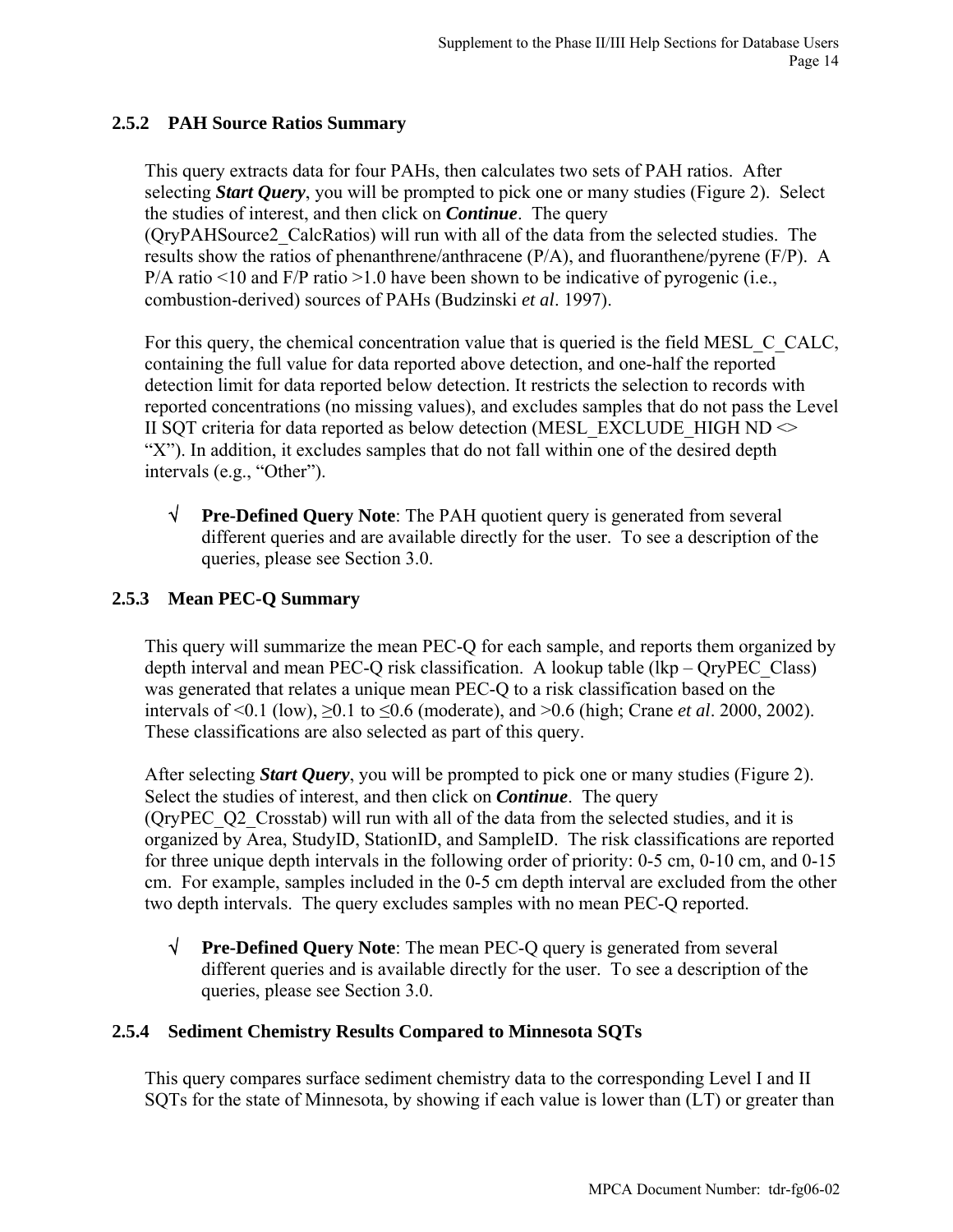(GT) the corresponding SQT. After selecting *Start Query*, you will be prompted to pick one or many studies (Figure 2). Select the studies of interest, and then click on *Continue*. The query ( $QrSQT1&2$  Union Crosstab) will run with all of the data from the selected studies organized by Area, StudyID, StationID, and SampleID.

The query selects all surface samples (upper depth  $= 0$  cm) and chemicals with corresponding SQTs. The chemical concentration value that is queried is the field MESL C CALC, containing the full value for data reported above detection, and one-half the reported detection limit for data reported below detection. It restricts the selection for records with reported concentrations (no missing values), and excludes records that do not pass the Level II SQT criteria for data reported as below detection (MESL\_EXCLUDE\_HIGH ND  $\leq$  "X"). The data that are retrieved are linked and sorted first by depth interval, then by StudyID, StationID, SampleID, and Chemcode. The Level I and Level II SQT exceedences are shown as separate columns at the end of the query.

Please note that the Wisconsin sediment quality guidelines (WDNR 2003), as well as the Minnesota SQTs (Crane *et al*. 2000, 2002), are available in the Query Manager-compatible database files for this project. Users can take advantage of the many user-friendly queries NOAA has developed to retrieve sediment chemistry data compared to corresponding Wisconsin sediment quality guidelines or Minnesota SQTs.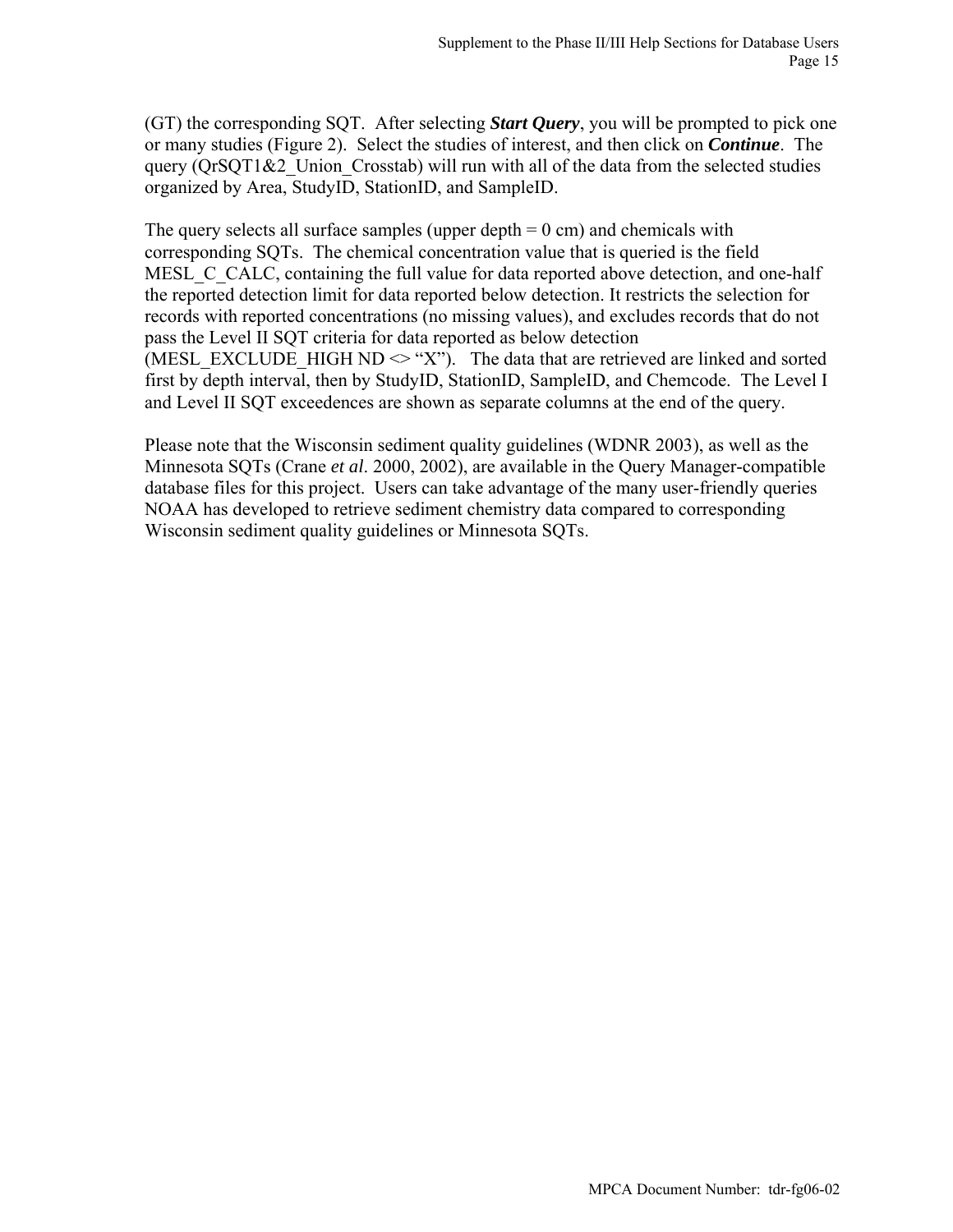# **CHAPTER 3**

# **PRE-DEFINED QUERIES AND DATA EXPORT OPTIONS**

The pre-defined queries are discussed throughout this Supplement (see Section 1.4). Additional description, however, especially for multiple queries, would be useful for the user (Section 3.1). The Query Interface results in either new tables or queries. The differences between these outcomes, and guidance for exporting these data to other software programs (e.g., spreadsheets, GIS), are discussed in Section 3.2.

### **3.1 PRE-DEFINED QUERIES**

The pre-defined queries available for the user to open, run, and edit include:

- QryBenthicData,
- QryBioassayData,
- QrySelectChemData,
- PAH source ratio query (multiple queries), and
- Mean PEC-Q query (multiple queries).

You may run or edit any of these queries, as described in Section 1.4. The last two queries, however, are actually a series of queries, numbered in sequential order. Because each subsequent query calls the previous query, it is only necessary to run the final query (this results in each query being run in order). Each query step has been saved so that the user could alter the criteria during each step, if necessary.

All of the queries are in the database and start with the preface 'Qry.' Instructions on how to run each query, the nomenclature used, and the assumptions made during the formation of each query are documented in each specific query description below.

**QryBenthicData** - This single query simply extracts all of the mean benthic community data (mean, standard deviation, and sum) for a specific metric. Currently, the category selected is Taxonomic Group, the metric Total Abundance, with the unit of organisms/ $\frac{2}{\pi}$  $\frac{2}{\pi}$ (org/m<sup>2</sup>).

There are two ways of editing this query. First, you may edit the selected metric or unit in Design Mode. Open the query in Design Mode, and then edit the field directly using the specific options in the table lkp – BENTHOSMETRICS. Second, in Design Mode, remove all of the variables in the Criteria row. Then run the query so it is in DataSheet mode. This will bring up all of the data records. Then the user can filter the data on specific fields using the 'Filter by Selection' or 'Filter by Form' buttons. See MS™ Access 2000 documentation on how these functions work.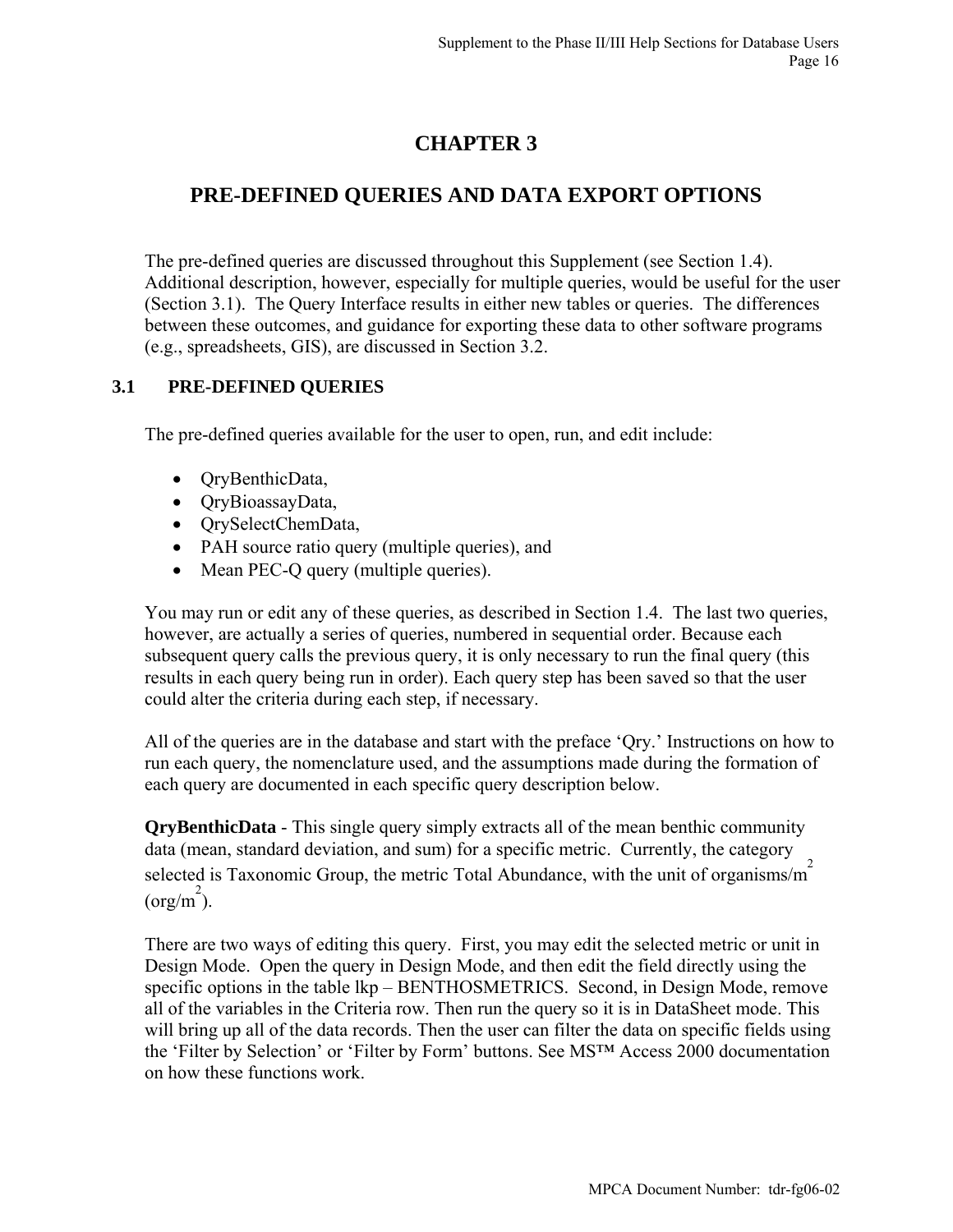**QryBioassay** - This single query simply extracts all of the sediment toxicity data, and sorts the data by Species, Endpoint, and MESL\_Toxicity code. Other fields selected (including the standard fields) include the Effect value (Effectval), the control-adjusted effects value (Ctrladj), the originally reported significance (Sigeffect), the TestID, and the medium of the test (sediment, elutriate, etc.). You may edit or filter the query as described for QryBenthicData above.

**QrySelectChemData** - This single query simply extracts all of the sediment chemistry data, and sorts the data by the Area field (Crane and Myre 2005). The chemical concentration value that is queried is the field MESL C\_CALC, containing the full value for data reported above detection, and one-half the reported detection limit for data reported below detection. It restricts the selection for records with reported concentrations (no missing values), and excludes records that do not pass the Level II SQT criteria for data reported as below detection (MESL\_EXCLUDE\_HIGH ND  $\leq$  "X"). After Area, the data are sorted by StudyID, StationID, SampleID, and Chemcode.

**PAH Source Ratios** - The PAH Source Ratio query series is prefaced by "QryPAHSource." To create a table of PAH source ratios sorted by depth interval, it is only necessary to run the final query "*QryPAHSource1\_CalcRatios*." A description of each query and any associated assumptions is listed below.

- **OryPAHSource1** a**SelectData** This query selects all samples with the four relevant PAH compounds (i.e., phenanthrene, anthracene, fluoranthene, and pyrene). The chemical concentration value that is queried is the field MESL\_C\_CALC, containing the full value for data reported above detection, and one-half the reported detection limit for data reported below detection. It restricts the selection to records with reported concentrations (no missing values), and excludes samples that do not pass the Level II SQT criteria for data reported as below detection (MESL\_EXCLUDE\_HIGH ND  $\leq$  "X"). In addition, it excludes samples that do not fall within one of the desired depth intervals.
- **OryPAHsource1** aSelectData Crosstab This query takes the selected data from the first query, checks to make sure that there are no missing PAHs for any particular sample, and then formats them so that the PAHs are reported across the top of the table in separate columns. The depth interval and coordinates are also carried forward.
- **OryPAHSource1 CalcRatios** This query is the final (and only necessary) query that is run to generate a table of PAH source ratios for each sample, sorted by depth interval. It derives the PAH values from the previous cross-tab query.

**Mean PEC-Q Query** – This series of mean PEC-Q queries is prefaced by "QryPEC Q1." To create a table of mean PEC-Qs with risk classifications, it is only necessary to run the final query "*QryPEC\_Q1\_Crosstab*." A description of each query and any associated assumptions is listed below.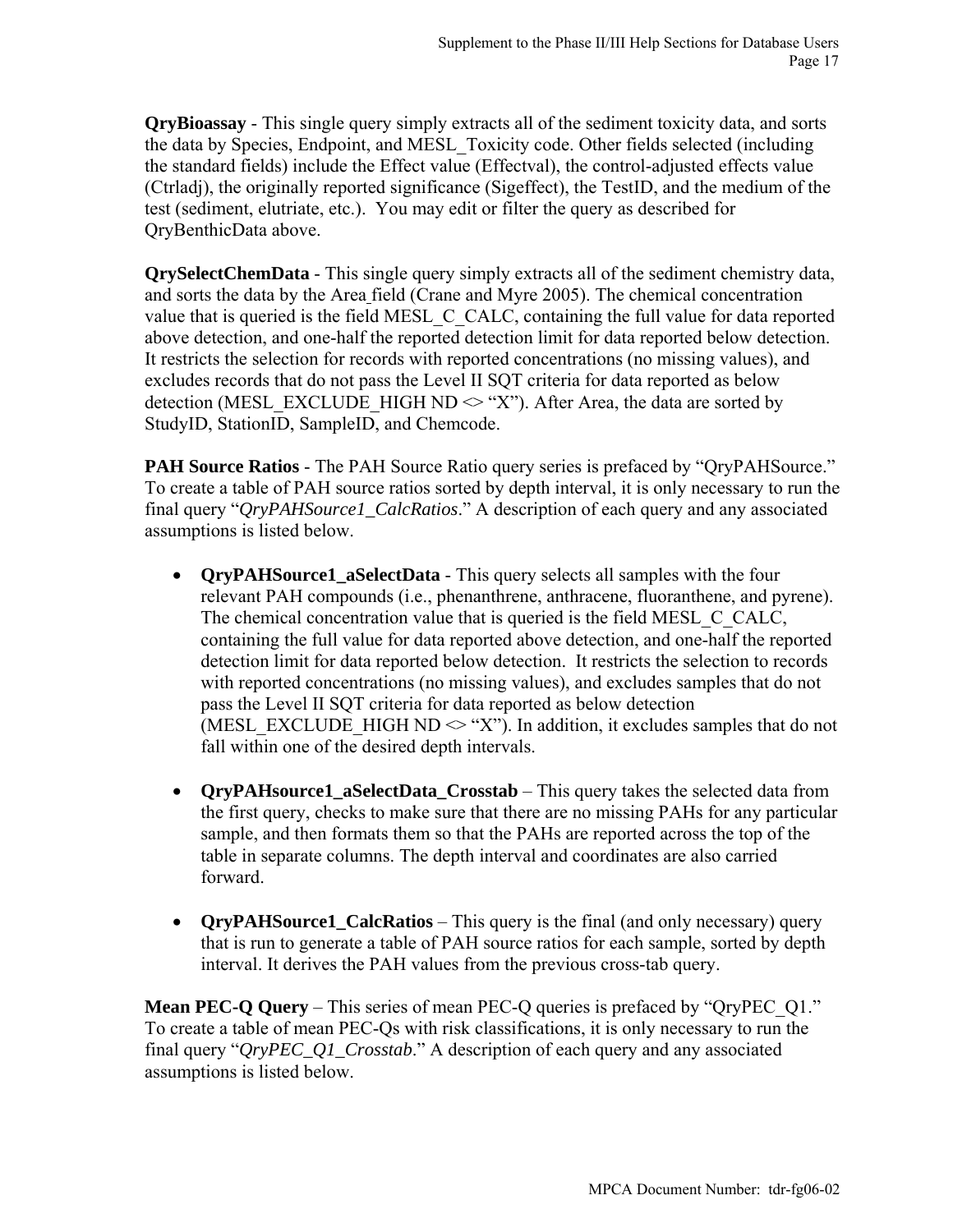- **OryPEC** Q1 This query selects all samples with a calculated mean PEC-Q  $(\sim$  -99999), and retrieves them linked to both depth interval (as described in PAH query), and by mean PEC-Q classification. A new lookup table (lkp – QryPEC\_Class) was generated that relates a unique mean PEC-Q to a risk classification based on the categories of <0.1 (low),  $\geq$ 0.1 to  $\leq$ 0.6 (moderate), and >0.6 (high; Crane *et al*. 2000, 2002). These classifications are also selected as part of this query. Note: the user can change either the depth code or the risk classification for this query by editing the lookup tables directly, and then re-running the query.
- **QryPEC\_Q1\_Crosstab** This query organizes the data selected above by depth interval, and then notes the risk classification for each sample. The actual output format will depend on the kind of map that is to be generated from the data. Coordinate information is also selected to aid in the mapping exercise.

### **3.2 OPTIONS FOR SAVING AND EXPORTING QUERY OUTPUT**

Most of the queries developed for the Query Interface result in a Query object; only the Sediment Chemistry query results in a table (qtbl\_ChemWide; Section 2.5.1). The difference between a query and a table is that a query is a virtual table  $-$  it is created from data stored in permanent tables on your hard drive. You can open a table and modify the field names or types; a query generates a set of data each time it is run. You may export data into a file outside of MS™ Access 2000 for either type of object; instructions for this feature are provided below.

**Save table data** - The advantage of a table is that it is more permanent, you can save a table that you have created, and then create further queries from that table. For example, if you want to save your results when you create the qtbl ChemWide from the Query Interface, you can save it to a new name, and then the table will be there for future analysis sessions. To rename the output in qtbl\_ChemWide, right click the name in the Tables window, Copy the table, and Paste it with a new name. See the user documentation for MS™ Access 2000 for further information.

**Generate table data** - If you want to generate a table from any of the queries, simply open the query in Design Mode, go to the menu item Query, and select Make-table query. When you run this query, it will create a table that you can name and save in your own database.

**Exporting data** – If you want to export the results of your query or table into Excel, choose the menu item File, then select Export. You have a wide variety of options (Excel, dbase, text). For using in GIS, either dbase or text is generally the preferred option; see GIS documentation for further information.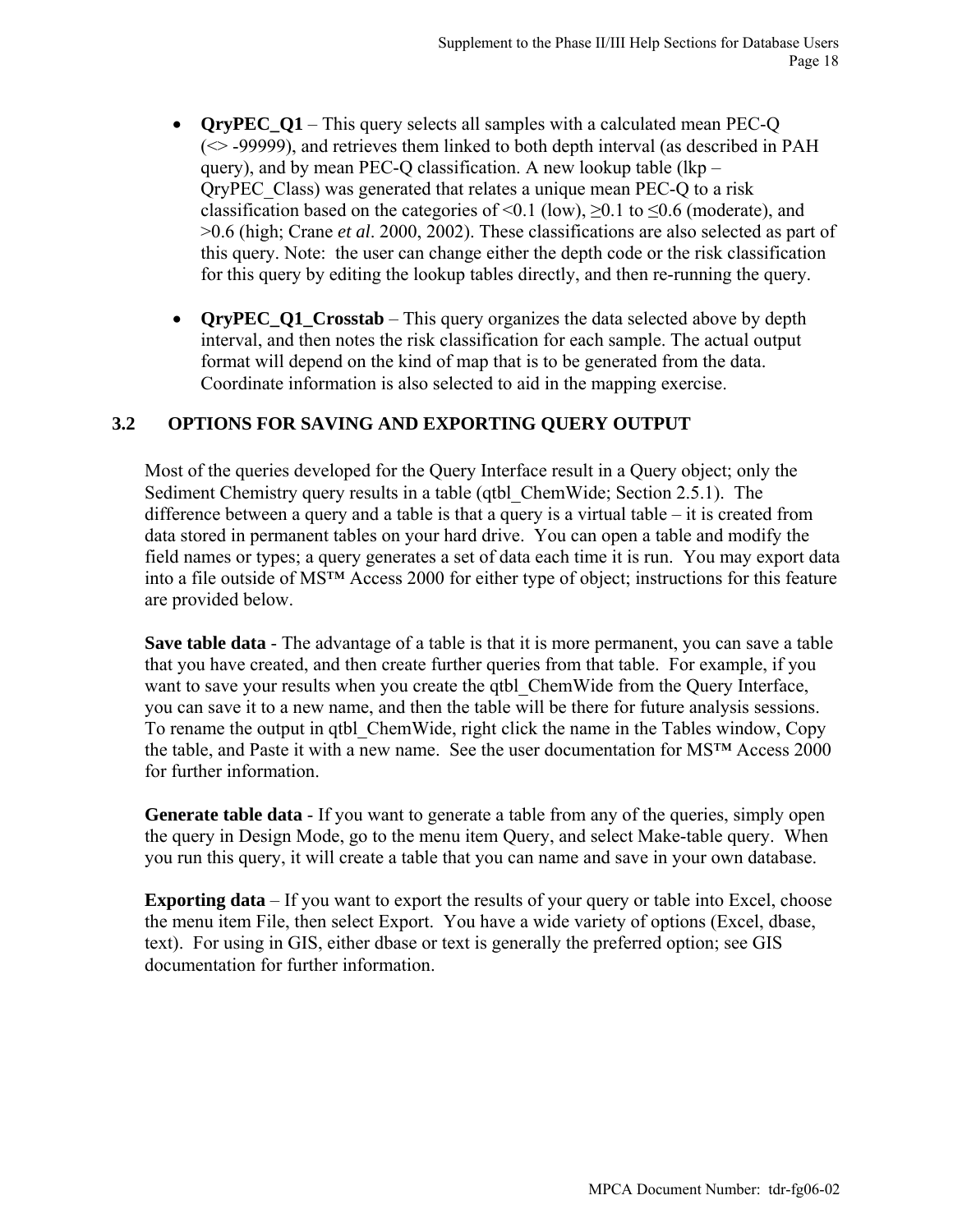# **CHAPTER 4**

# **PROJECT CONTACT**

For further information about the Phase IV MS™ Access '97/2000 or Phase IV Query Managercompatible sediment quality databases for the St. Louis River AOC, contact Dr. Judy Crane at:

Judy L. Crane, Ph.D., Research Scientist 3 Environmental Analysis and Outcomes Division MPCA 520 Lafayette Road North St. Paul, MN 55155-4194 ph: 651-297-4068 fax: 651-297-7709 email: [judy.crane@pca.state.mn.us](mailto:judy.crane@pca.state.mn.us)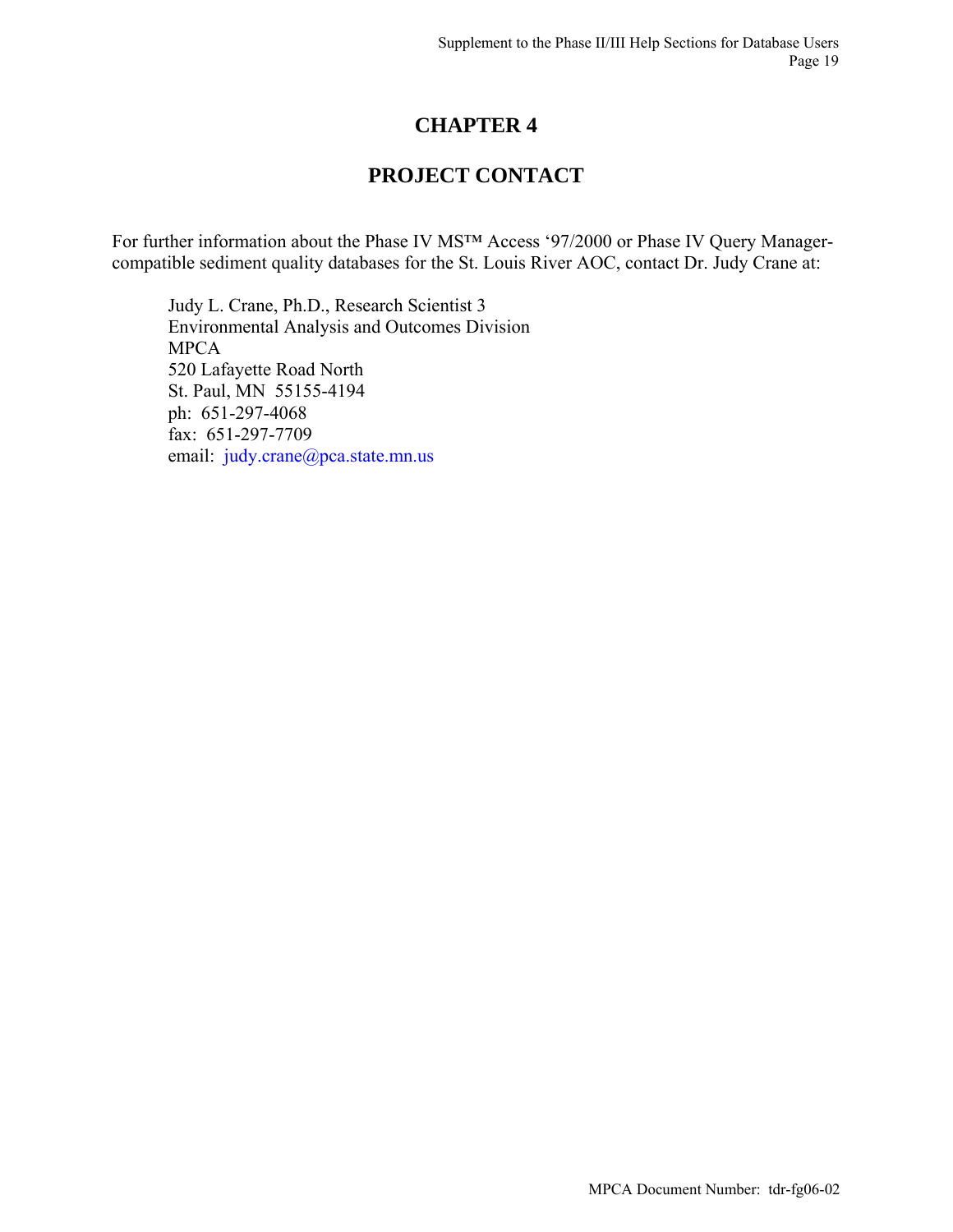## **REFERENCES**

- Budzinski, H., I. Jones, J. Bellocq, C. Pierard, and P. Garrigues. 1997. Evaluation of sediment contamination by polycyclic aromatic hydrocarbons in the Gironde estuary. Marine Chem. 58:85-97.
- Crane, J.L. 2005a. Quality assurance project plan (QAPP): Phase III GIS-based sediment quality database for the St. Louis River Area of Concern. Minnesota Pollution Control Agency, Environmental Analysis and Outcomes Division, St. Paul, MN. MPCA Document Number tdr-fg04-05. ([http://www.pca.state.mn.us/publications/tdr-fg04-](http://www.pca.state.mn.us/publications/tdr-fg04-05.pdf) [05.pdf\)](http://www.pca.state.mn.us/publications/tdr-fg04-05.pdf)
- Crane, J.L. 2005b. Phase IV GIS-based sediment quality database for the St. Louis River Area of Concern—Wisconsin focus. Project team roles and responsibilities. Minnesota Pollution Control Agency, Environmental Analysis and Outcomes Division, St. Paul, MN. MPCA Document Number tdr-fg05-03. ([http://www.pca.state.mn.us/publications/tdr-fg05-03.pdf\)](http://www.pca.state.mn.us/publications/tdr-fg05-03.pdf)
- Crane, J.L. and P.L. Myre. 2005. Phase III GIS-based sediment quality database for the St. Louis River Area of Concern—Minnesota focus. Addendum to the Phase II help section for database users. Minnesota Pollution Control Agency, Environmental Analysis and Outcomes Division, St. Paul, MN and Exa Data & Mapping Services, Inc., Port Townsend, WA. MPCA Document Number tdr-fg05-01. ([http://www.pca.state.mn.us/publications/tdr-fg05-01.pdf\)](http://www.pca.state.mn.us/publications/tdr-fg05-01.pdf)
- Crane, J.L., D.D. MacDonald, C.G. Ingersoll, D.E. Smorong, R.A. Lindskoog, C.G. Severn, T.A. Berger, and L.J. Field. 2000. Development of a framework for evaluating numerical sediment quality targets and sediment contamination in the St. Louis River Area of Concern. U.S. Environmental Protection Agency, Great Lakes National Program Office, Chicago, IL. EPA 905-R-00-008 ([http://www.pca.state.mn.us/water/sediments/sqt](http://www.pca.state.mn.us/water/sediments/sqt-slraoc.pdf)[slraoc.pdf\)](http://www.pca.state.mn.us/water/sediments/sqt-slraoc.pdf)
- Crane, J.L., D.D. MacDonald, C.G. Ingersoll, D.E. Smorong, R.A. Lindskoog, C.G. Severn, T.A. Berger, and L.J. Field. 2002. Evaluation of numerical sediment quality targets for the St. Louis River Area of Concern. Arch. Environ. Contam. Toxicol. 43:1-10.
- Smorong, D.E. and J.L. Crane. 2004. Phase II GIS-based sediment quality database for the St. Louis River Area of Concern (AOC). Help section for database users. MacDonald Environmental Sciences Ltd., Nanaimo, BC and Minnesota Pollution Control Agency, Environmental Analysis and Outcomes Division, St. Paul, MN. ([http://www.pca.state.mn.us/publications/tdr-fg04-01.pdf\)](http://www.pca.state.mn.us/publications/tdr-fg04-01.pdf)
- WDNR (Wisconsin Department of Natural Resources). 2003. Consensus-based sediment quality guidelines. Recommendations for use and application. Interim guidance. Wisconsin Department of Natural Resources, Contaminated Sediment Standing Team,